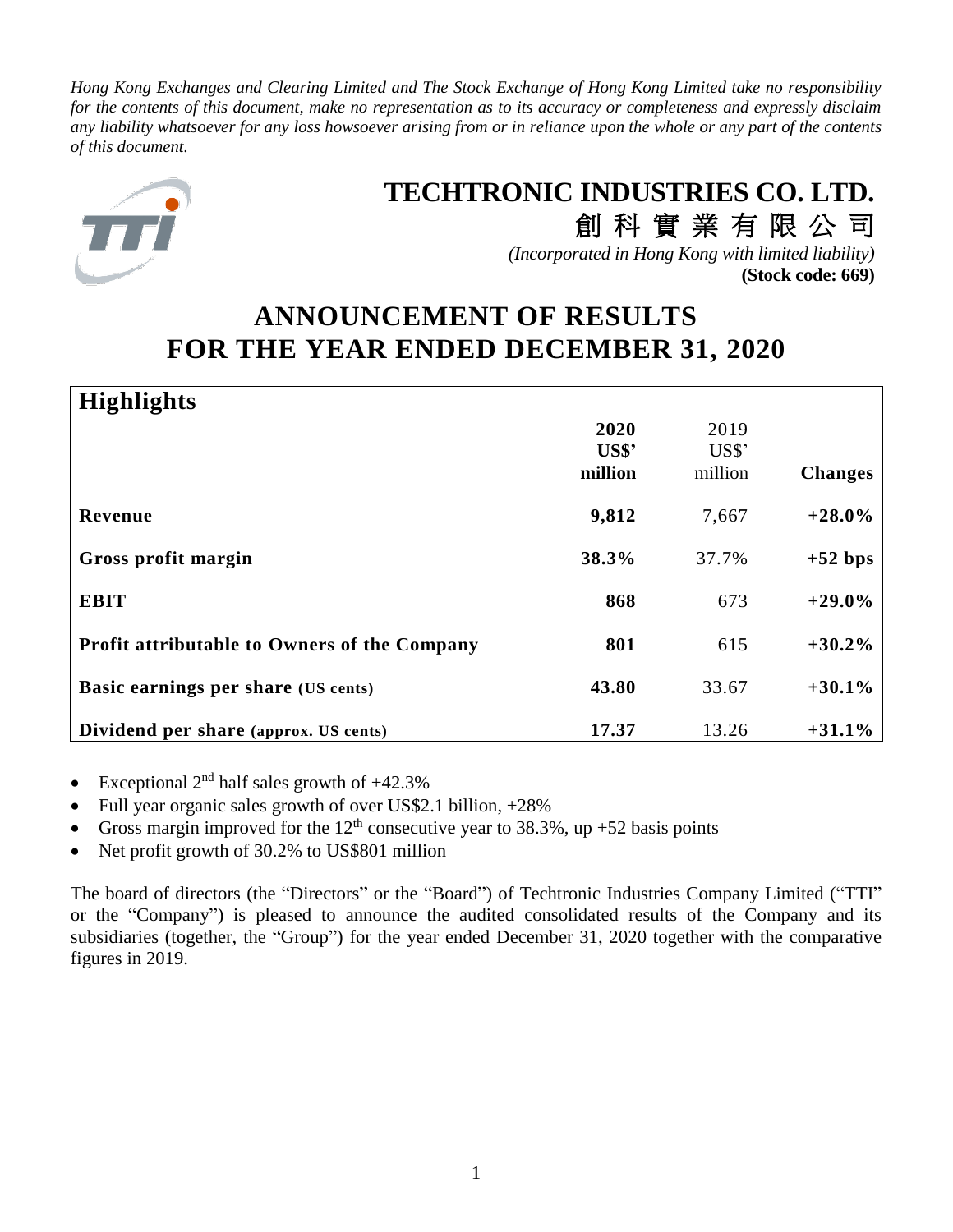### **BUSINESS REVIEW**

We are pleased to announce that 2020 was an outstanding year for TTI with exceptional revenue and profit growth. We reported sales of US\$9.8 billion, an increase of 28.0%. Our second half sales grew an exceptional 42.3%, outpacing the market. Increased strategic investment in new product, manufacturing capacity, geographic expansion, and our in-field marketing initiatives is the driving force behind our industry leading extraordinary growth.

TTI continued to strengthen its global leadership position with robust sales growth in every business unit and in all geographic regions. North America delivered growth of 29.5%, EMEA grew 19.1% and ROW grew 30.6%. Our Power Equipment business, representing 89.0% of total sales, grew 28.5% to US\$8.7 billion. Our MILWAUKEE Professional, the RYOBI DIY, and the RYOBI Outdoor businesses all delivered double-digit growth. Our Floorcare business produced sales growth of 23.6% to US\$1.1 billion.

Gross margin improved for the  $12<sup>th</sup>$  consecutive year, from 37.7% in 2019 to 38.3% in 2020. This gross margin improvement is a direct result of the launching of high margin new product, disciplined mix management, exceptional productivity gains and volume leverage. Additionally, our relentless focus on operational excellence improved productivity throughout our operations.

A major strategic initiative for TTI is our commitment to building out a world class e-commerce capability. We achieved fantastic traction with e-commerce and Buy Online Pickup in Store (BOPIS). We have worked closely with our customers, capitalizing on the accelerated shift to online and BOPIS. An example of our world class leadership in e-commerce is The Home Depot presenting us with their Omnichannel Interconnected Partner of the Year award in 2020.

### **Our response to COVID**

When it became clear that the coronavirus was a global issue, our immediate priority was to focus on the safety of our employees, their families, our customers and end-users. We are incredibly proud of the way our global team managed throughout this pandemic, staying safe while supporting our customers.

Starting in April 2020, we made a bold decision to further accelerate investment in additional sales/field marketing specialists, engineers, new product development resources and geographic expansion to seize market share and drive above market growth. We also made the bold decision to aggressively expand manufacturing capacity in China, Vietnam, Mexico, and North America and we invested in higher levels of inventory to better serve our customers.

### **Financial Performance**

EBIT increased 29.0% to US\$868 million, with the EBIT margin improving by 10 basis points to 8.9%. Net Profit rose 30.2% to US\$801 million, with earnings per share increasing 30.1% over 2019 to US43.80 cents. We invested in inventory to support our above market growth levels, while working capital management remained best-in-class at 14.0% of sales.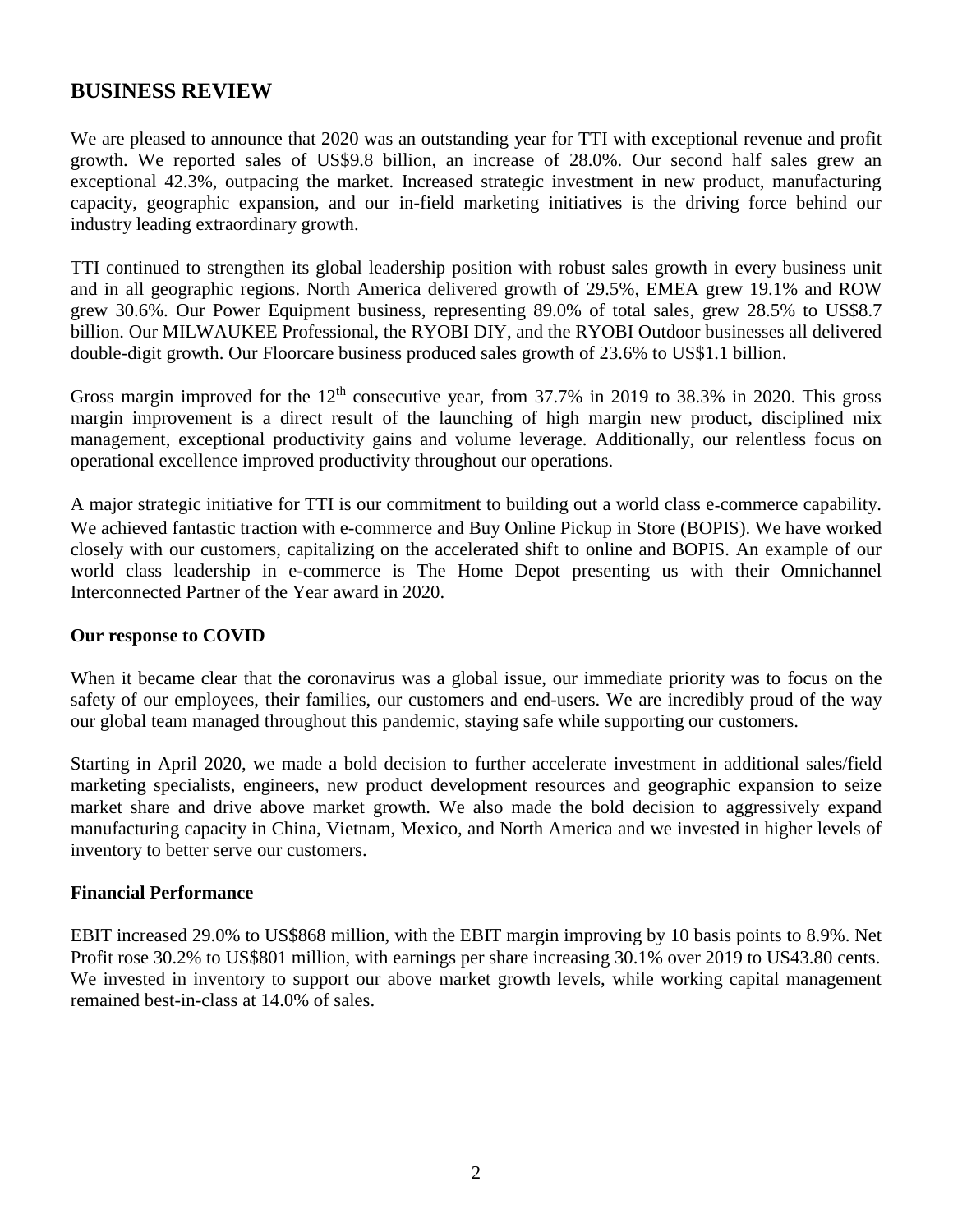# **REVIEW OF OPERATIONS**

### **Power Equipment**

Our Power Equipment segment delivered sales growth of 28.5% to US \$8.7 billion. During the period, we seized on the opportunity to aggressively invest in our business and grew operating profit 27.3% to US \$844 million. All geographies and all business units contributed to this tremendous performance. Based on our bold and aggressive investments, we believe MILWAUKEE is the #1 global Professional Tool brand and RYOBI is now the #1 DIY Tool brand worldwide.

### *MILWAUKEE Professional Business*

The 25.8% growth in our flagship MILWAUKEE Professional business was propelled by our innovative new products. In 2020, we expanded our industry leading M18 and M12 cordless product platforms while introducing the breakthrough cordless MX FUEL Equipment System. We also expanded our existing line up of power tool accessories, PACKOUT storage solutions, Personal Protective Equipment (PPE) and mechanics hand tools. These new product introductions, combined with our focus on end user conversions and strong commercial execution, drive the exciting growth momentum of this business.

### *Power Tools*

Our MILWAUKEE Professional business continued to convert users from traditional power sources including corded, pneumatic, hydraulic and petrol tools to our lithium cordless battery technology. Leading the way is the MILWAUKEE M18 system with 213 tools on the platform, the M12 system with 125 tools and the MX FUEL range with 10 products.

The MILWAUKEE M18 platform continued to launch a series of best in class additions. For example, in the cordless nailing category, our new M18 FUEL Framing Nailers and Staplers all deliver powerful performance, eliminating compressors, hoses and gas cartridges. In addition to expanding into new product categories, we introduced our next generation M18 FUEL SAWZALL Reciprocating Saw.

We also expanded the MILWAUKEE M12 subcompact cordless platform with a series of innovative tools. One of most successful innovative new products for the company was the exciting M12 FUEL HATCHET 6″ Pruning Saw that is widely accepted in the professional landscaping industry.

### *Storage*

The MILWAUKEE PACKOUT storage system continues to expand to meet the professional's growing tool storage, transportation, and organizational needs. New innovations to the system of over 36 interchangeable products include the PACKOUT Customizable Work Surface, PACKOUT 16QT Cooler, M18 PACKOUT Light/Charger and PACKOUT 2-Wheeled Cart.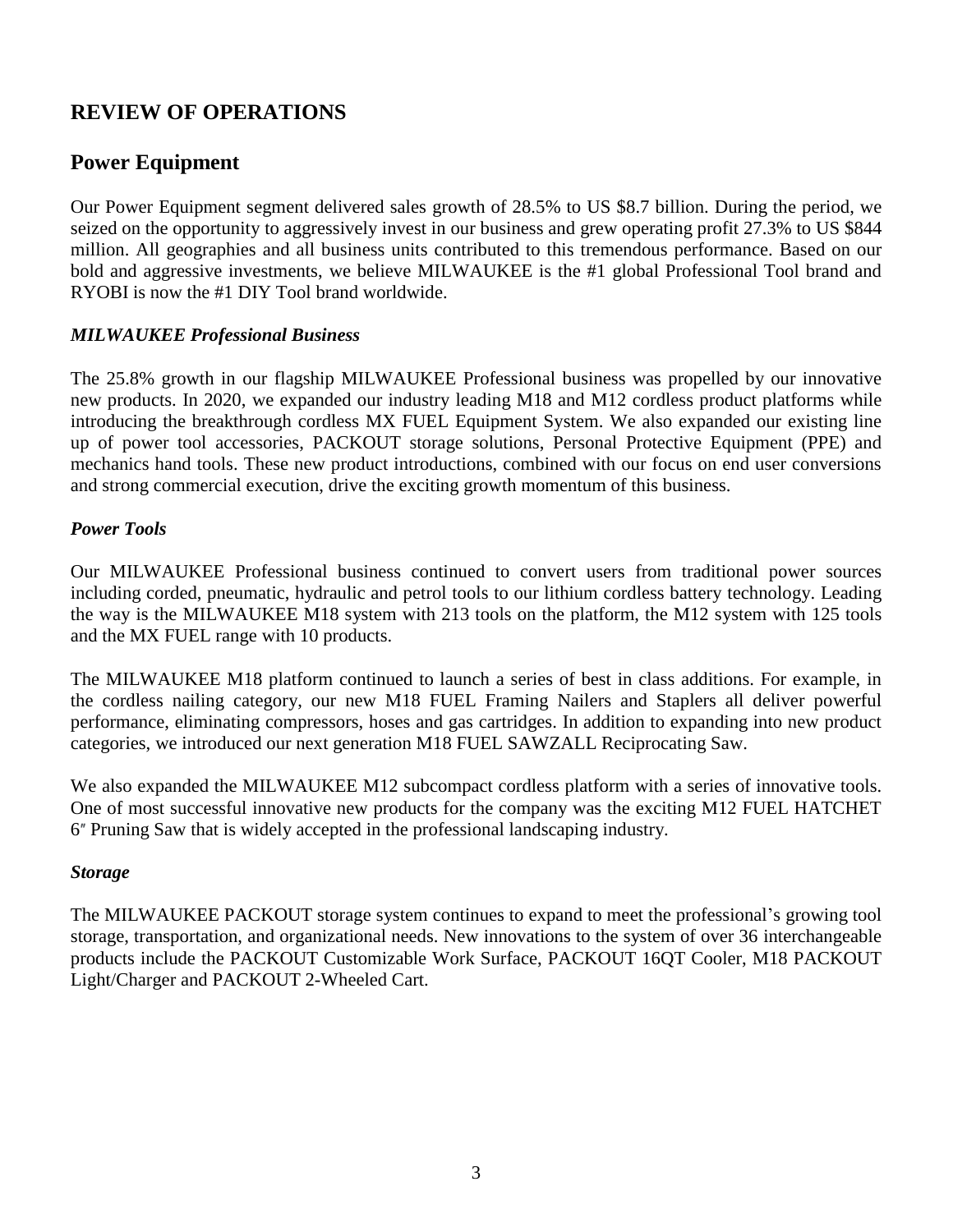### *RYOBI*

RYOBI is the #1 DIY Tool brand in the world featuring 123 tools, 44 outdoor products, and 15 cleaning products in the ONE+ battery system alone. In 2020, the RYOBI business delivered double-digit growth driven by a stream of new product launches featuring the next generation RYOBI ONE+ HP brushless series. The subcompact design and exceptional performance of these HP brushless tools have enhanced the entire global RYOBI DIY platform. With 18 new ONE+ HP and 7 new 40V HP products launching in early 2021, our RYOBI HP new product pipeline is extremely exciting. We will continue to invest heavily in expanding our global DIY leadership position with these high-end HP brushless products and expect that it will catalyze growth in the DIY arena for years to come.

The RYOBI Outdoor business delivered another year of outstanding results, led by our global leadership of cordless mowers and cordless handheld outdoor equipment. Our range of 19 cordless RYOBI mowers is leading the revolution from the legacy petrol market to our environmentally friendly lithium cordless technology. In 2020, we began building a state-of-the-art manufacturing operation in the USA to produce cordless mowers and support the extensive growth of the RYOBI Outdoor cordless platforms. The RYOBI 40V system now contains 52 innovative products that deliver petrol-like power, from the quiet WHISPER series blowers, to string trimmers, hedge trimmers, chain saws, sprayers, edgers, and many more.

### **Floorcare**

Our Floorcare business accounted for 11.0% of TTI total sales, with sales increasing 23.6% to US\$1.1 billion, while generating US\$24.6 million of operating profit, up 138.0% from 2019. These results reflect our disciplined efforts to transition our floorcare business from legacy products to our key strategic categories of cordless and carpet washing. In addition, our exit from underperforming geographies and expansion of in-house manufacturing contributed to our strong performance.

We delivered double-digit growth in carpet washing led by the success of our HOOVER POWERDASH, HOOVER SMARTWASH and VAX PLATINUM carpet cleaning product lines. Our success in carpet washing is also driving excellent sales growth in our after-market carpet cleaning formula ranges.

In 2020, our cordless ONEPWR system gained encouraging traction in both the HOOVER and VAX brands. The ONEPWR cordless family now includes 13 products on the same universal battery platform.

The Global Floorcare business is now well positioned to deliver consistently improving sales and financial performance in the future.

## **DIVIDEND**

The Directors have recommended a final dividend of HK82.00 cents (approximately US10.55 cents) per share with a total of approximately US\$193,404,000 for the year ended December 31, 2020 (2019: HK58.00 cents (approximately US7.46 cents)) payable to the Company's shareholders whose names appear on the register of members of the Company on May 24, 2021. Subject to the approval by the shareholders at the forthcoming annual general meeting of the Company, the proposed final dividend is expected to be paid on or about June 18, 2021. This payment, together with the interim dividend of HK53.00 cents (approximately US6.82 cents) per share (2019: HK45.00 cents (approximately US5.79 cents)) paid on September 18, 2020, makes a total payment of HK135.00 cents (approximately US17.37 cents) per share for 2020 (2019: HK103.00 cents (approximately US13.26 cents)).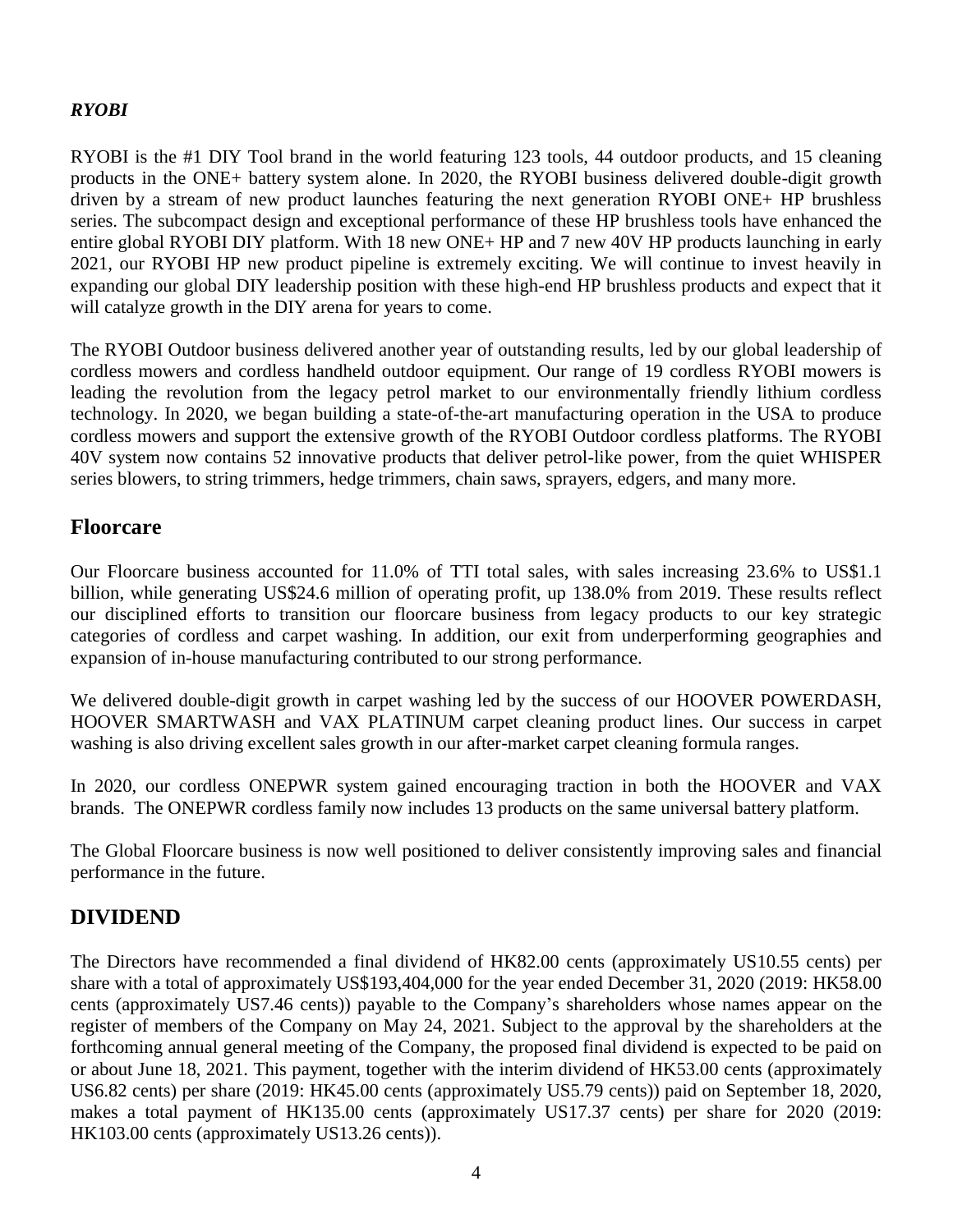# **FINANCIAL REVIEW**

### **FINANCIAL RESULTS**

### *Result Analysis*

The Group's revenue for the year amounted to US\$9.8 billion, an increase of 28.0% as compared to US\$7.7 billion in 2019. Profit attributable to Owners of the Company amounted to US\$801 million as compared to US\$615 million in 2019, an increase of 30.2%. Basic earnings per share for the year improved to US43.80 cents as compared to US33.67 cents in 2019.

EBIT amounted to US\$868 million, an increase of 29.0% as compared to US\$673 million in 2019.

### *Gross Margin*

Gross margin improved to 38.3% as compared to 37.7% last year. The margin improvement was the result of new product introduction, product mix, category expansion, improvements in operational efficiency and supply chain productivity together with very effective action plans to mitigate the global pandemic environment.

### *Operating Expenses*

Total operating expenses for the year amounted to US\$2,896 million as compared to US\$2,230 million in 2019, representing 29.5% of turnover (2019: 29.1%). The increase was mainly due to the strategic investments in new products and promotional activities to maintain the sales growth momentum and continual margin improvements.

Investments in product design and development amounted to US\$317 million, representing 3.2% of turnover (2019: 3.0%) reflecting our continuous strive for innovation. We will continue to invest in breakthrough technology and deliver broad base end-user products and categories as these are most critical not only to maintain sales growth momentum but also margin expansions.

Net interest expenses for the year amounted to US\$7 million as compared to US\$12 million in 2019, a reduction of US\$5 million or 38.6%. Interest coverage, expressed as a multiple of EBITDA to total interest was 28.5 times (2019: 19.8 times).

The effective tax rate, being tax charged for the year to before tax profits was at 7.0% (2019: 7.0%). The Group will continue to leverage its global operations and align its strategy to cope with various tax policies change globally to further improve overall tax efficiencies.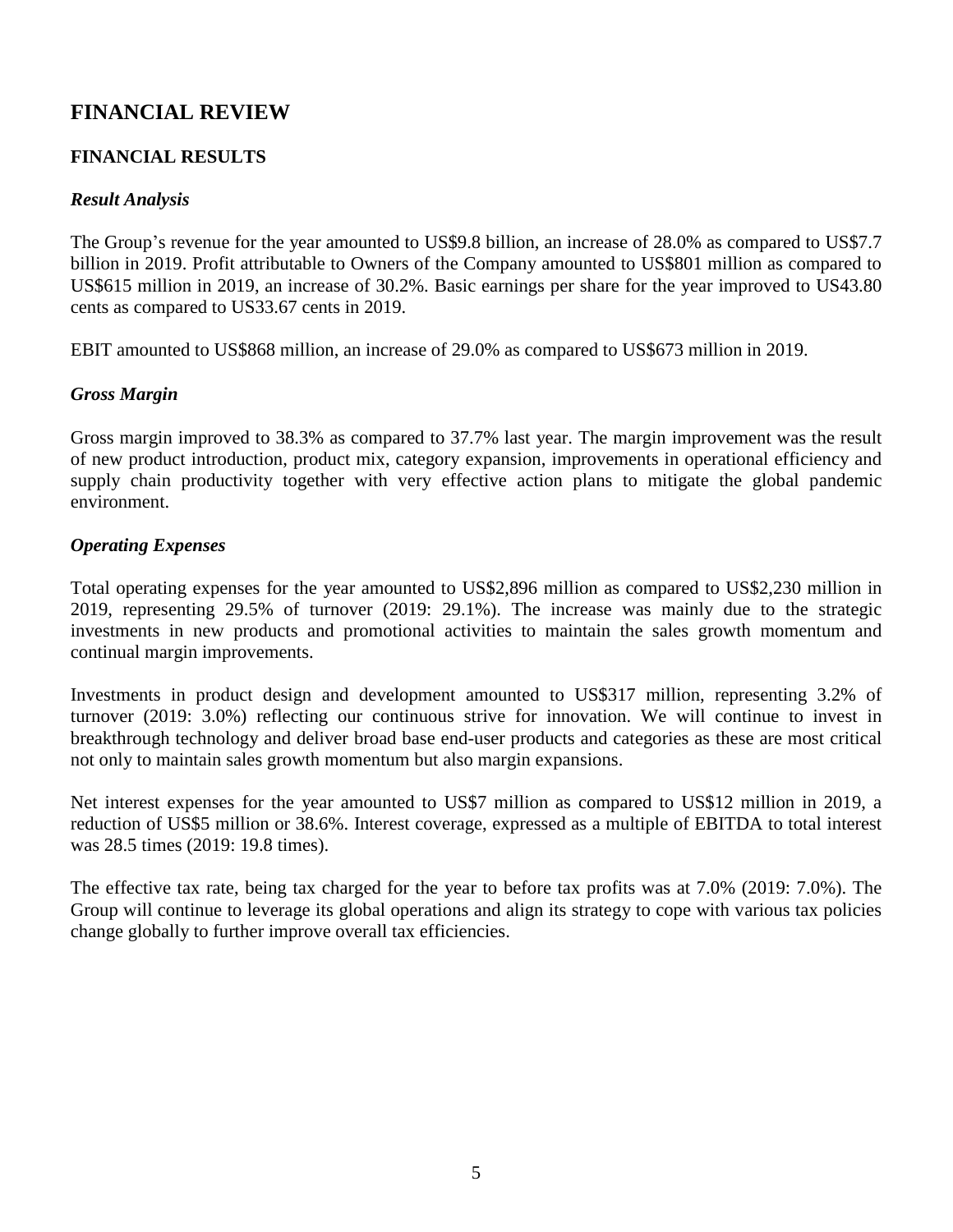### **LIQUIDITY AND FINANCIAL RESOURCES**

### *Shareholders' Funds*

Total shareholders' funds amounted to US\$3.9 billion as compared to US\$3.4 billion in 2019. Book value per share was at US\$2.13 as compared to US\$1.85 last year, an increase of 15.1%.

### *Financial Position*

The Group continued to maintain a strong financial position. As at December 31, 2020, the Group's cash and cash equivalents amounted to US\$1,534 million (2019: US\$1,412 million), of which 54.9%, 21.9%, 7.8%, and 15.4% were denominated in US\$, EUR, AUD and other currencies respectively.

The Group's net gearing, expressed as a percentage of total net borrowing (excluding bank advance from factored trade receivables which are without recourse in nature) to equity attributable to Owners of the Company, was at net cash in 2020.

### *Bank Borrowings*

Long term borrowings accounted for 71.4% of total debts (2019: 52.9%).

The Group's major borrowings continued to be in US Dollars. Borrowings are predominantly LIBOR based. There is a natural hedge mechanism in place as the Group's major revenues are in US Dollars and currency exposure therefore is low. Currency, interest rate exposures, and cash management functions are all being closely monitored and managed by the Group's treasury team.

Amongst the bank borrowings, fixed rate debts account for 35.6% of the total bank borrowings, the balance being floating rate debts.

### *Working Capital*

Total inventory was at US\$3,224 million as compared to US\$2,113 million in 2019. Days inventory increased by 19 days from 101 days to 120 days. The higher inventory days as compared to past years was mainly due to the strategic decision to carry a higher level of inventory to support our service level, considering our high growth momentum. The Group will continue to focus in managing the inventory level and improve inventory turns.

Trade receivable turnover days were at 48 days as compared to 55 days last year. Excluding the gross up of the receivables factored which is without recourse in nature, receivable turnover days were at 47 days as compared to 52 days last year. The Group is comfortable with the quality of the receivables and will continue to exercise due care in managing the credit exposure.

Trade payable days were 117 days as compared to 104 days in 2019 as the Group managed to leverage the volume and order visibility for better trade terms from suppliers.

Working capital as a percentage of sales was at 14.0% as compared to 14.3% in 2019.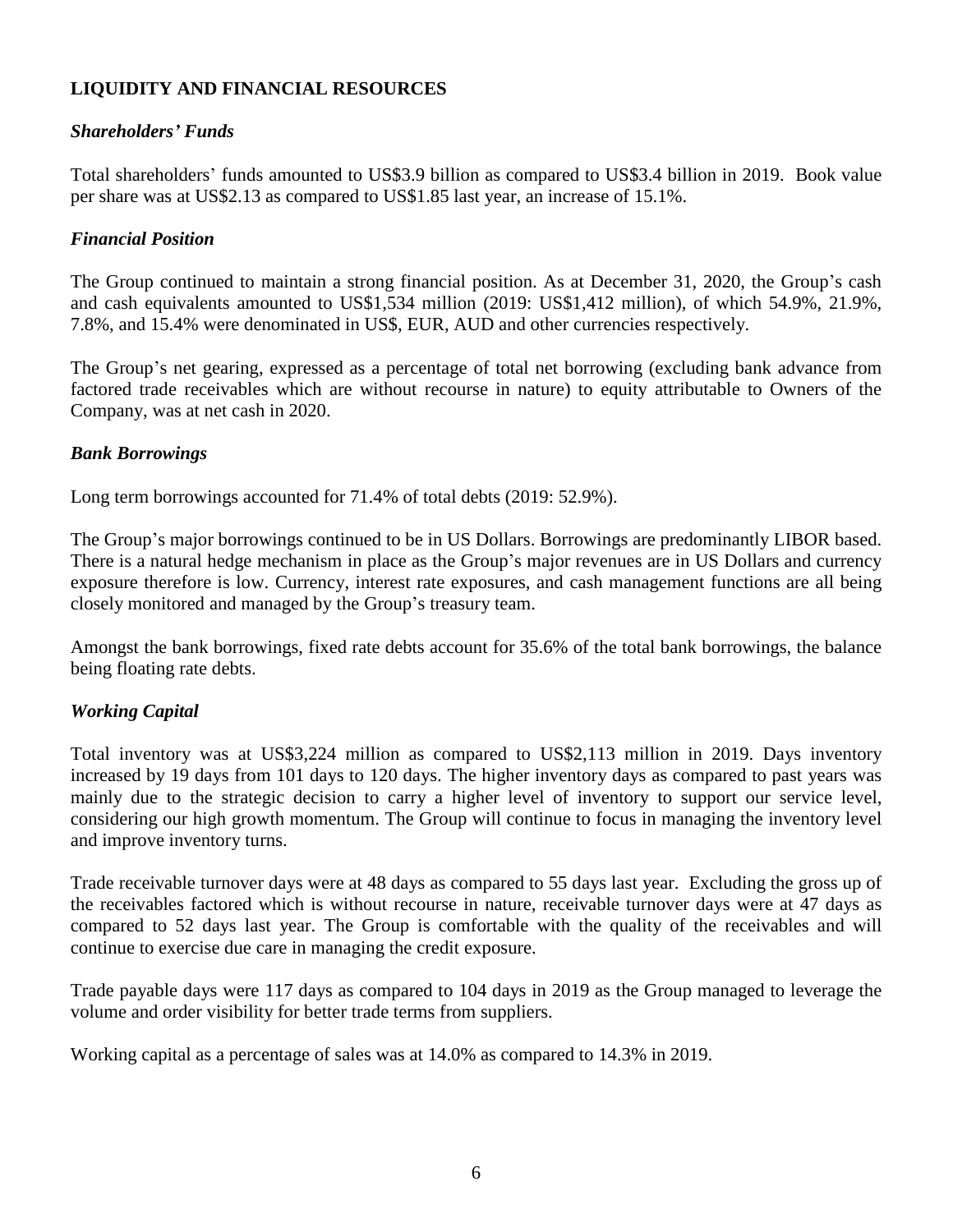### *Capital Expenditure*

Total capital expenditures for the year amounted to US\$459 million (2019: US\$457 million).

### *Capital Commitments and Guarantees*

As at December 31, 2020, total capital commitments for the acquisition of property, plant and equipment contracted for but not provided amounted to US\$104 million (2019: US\$58 million), and there were no material guarantees or off balance sheet obligations.

### *Charge*

None of the Group's assets are charged or subject to encumbrance.

### *Major Customers and Suppliers*

For the year ended December 31, 2020

- (i) the Group's largest customer and five largest customers accounted for approximately 48.9% and 58.3% respectively of the Group's total revenue; and
- (ii) the Group's largest supplier and five largest suppliers accounted for approximately 7.9% and 20.4% respectively of the Group's total purchases (not including purchases of items which are of a capital nature).

As far as the Directors are aware, none of the Directors, their associates or any shareholders who owned more than 5% of TTI's share capital had any interest in the five largest customers or suppliers of the Group.

# **HUMAN RESOURCES**

The Group employed a total of 48,028 employees as at December 31, 2020 (2019: 33,177) in Hong Kong and overseas. Total staff cost for the year under review amounted to US\$1,584 million (2019: US\$1,337 million).

The Group regards human capital as vital for the Group's continuous growth and profitability and remains committed to improving the quality, competence and skills of all employees. It provides job-related training and leadership development programs throughout the organization. The Group continues to offer competitive remuneration packages, discretionary share options and bonuses to eligible staff, based on the performance of the Group and the individual employee.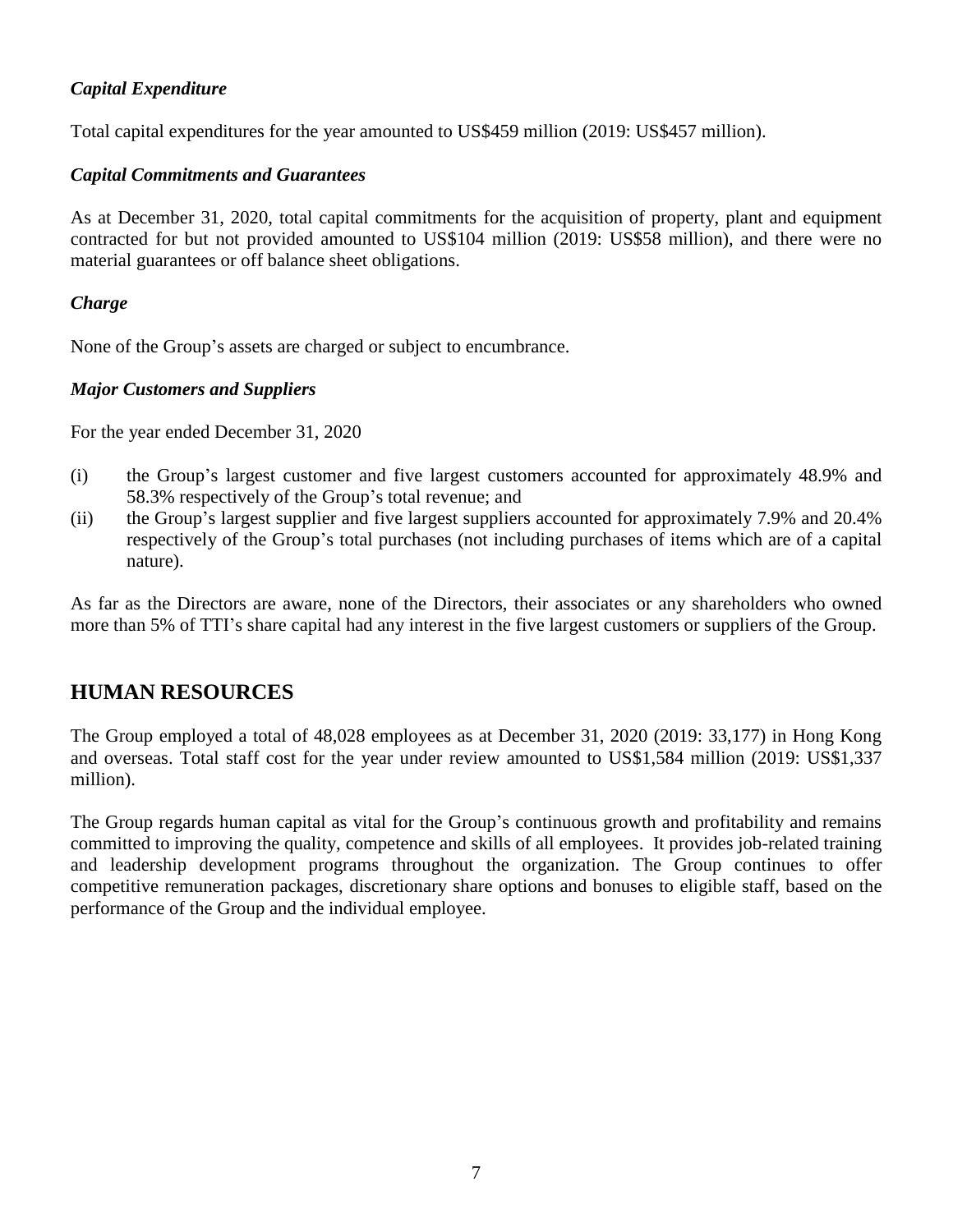# **CORPORATE STRATEGY AND BUSINESS MODEL**

The Group is a world-class leader in design, manufacturing and marketing of power tools, outdoor power equipment and floorcare for consumers, professional and industrial users in the home improvement, infrastructure and construction industries. We are committed to implementing our long term strategic plan that focuses on "Powerful brands, Innovative Products, Operational Excellence and Exceptional People".

We continue to strengthen our portfolio of powerful brands with a focused marketing approach. Brands extension into new product categories and under-represented markets enable us to generate outstanding growth. Geographic expansion will be a highlight of TTI's future, our long term strategy is to aggressively build our business both inside and outside North America and we have spent relentless efforts to expand and establish presence in high potential markets around the world.

Introducing innovative new products is the centerpiece of our long term strategy. We continue to invest in building a high-speed product development process, enabling us to respond faster to customer requests and emerging opportunities, giving us a vigorous competitive advantage.

Our strategy in operational excellence will continue, we will drive further gains in efficiency across our manufacturing operations, supporting further margin improvement.

We continue to deploy our Leadership Development Program (LDP) to develop our pool of talent for the future. The LDP initiative is successfully feeding talent into key positions throughout the company.

# **REVIEW OF FINANCIAL INFORMATION**

The Audit Committee has reviewed with senior management of the Group and Messrs Deloitte Touche Tohmatsu the accounting principles and practices adopted by the Group and has discussed internal controls and financial reporting matters, including the review of Group's consolidated financial statements for the year ended December 31, 2020. The Board acknowledges its responsibility for the preparation of the accounts of the Group.

# **COMPLIANCE WITH THE CORPORATE GOVERNANCE CODE OF THE LISTING RULES**

The Company has complied with all the code provisions of the Corporate Governance Code set out in Appendix 14 of the Rules Governing the Listing of Securities on the Stock Exchange of Hong Kong Limited (the "Listing Rules") (the "Corporate Governance Code") throughout the year ended December 31, 2020, save that none of the Directors are appointed for a specific term since they are subject to retirement by rotation and re-election in accordance with the Articles of Association of the Company. Under Article 107(A) of the Articles of Association of the Company, one-third of the Board must retire by rotation at each general meeting of the Company, and if eligible, offer themselves for re-election.

The Company has also voluntarily complied with a number of the recommended best practices set out in the Corporate Governance Code, aimed at further enhancement of the Company's corporate governance standard as well as promotion of the best interests of the Company and shareholders as a whole.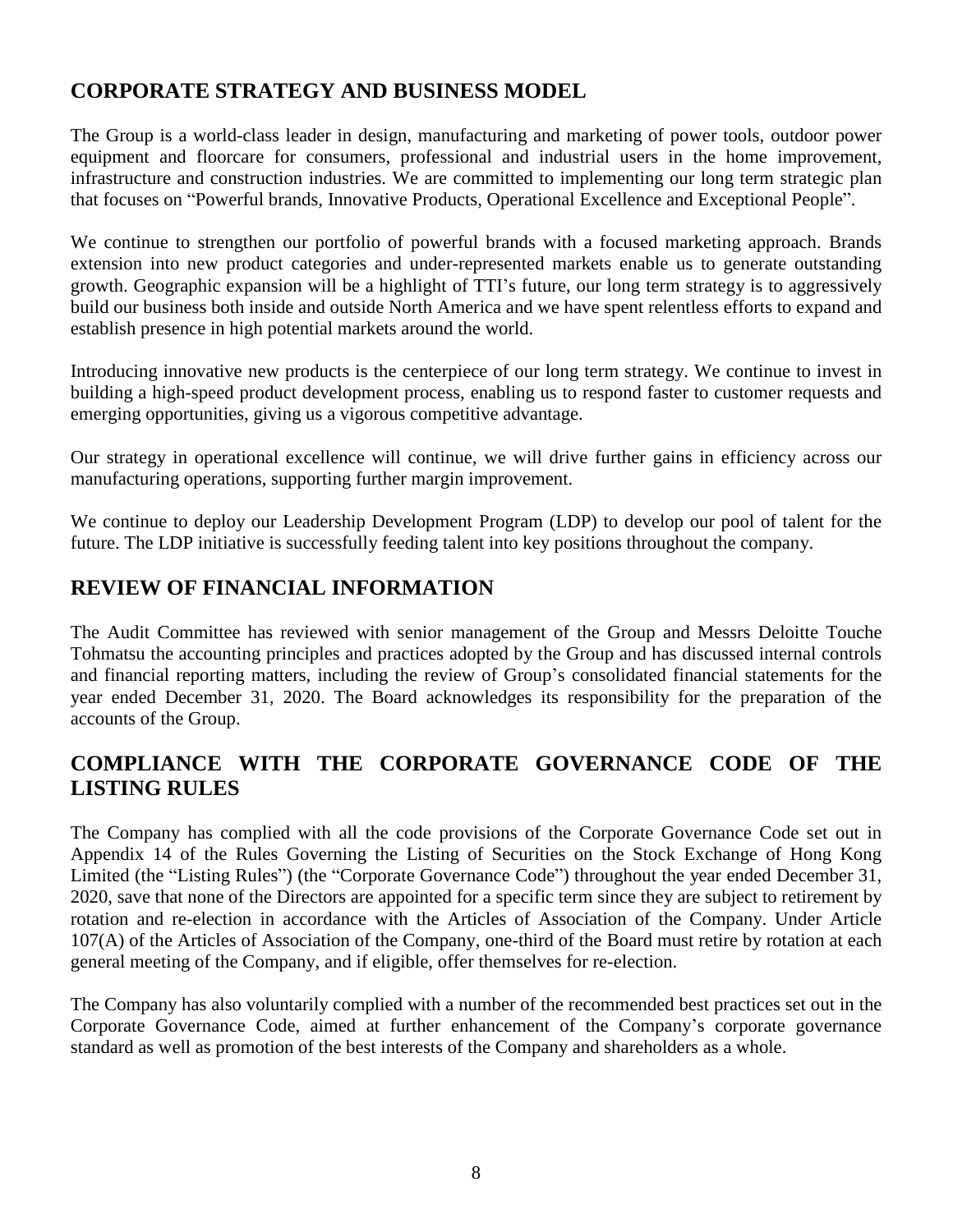# **COMPLIANCE WITH THE MODEL CODE OF THE LISTING RULES**

The Board has adopted the provisions of the Model Code for Securities Transactions by Directors of Listed Issuers set out in Appendix 10 of the Listing Rules (the "Model Code"). Specific enquiries have been made with all Directors who have confirmed that they have fully complied with the required standards as set out in the Model Code during the year ended December 31, 2020.

## **PURCHASE, SALE OR REDEMPTION OF SECURITIES**

Other than 2,120,000 shares of the Company purchased on-market for satisfying the awarded shares granted under the Company's share award schemes (details of which will be set out in the Corporate Governance Report to be included in the Company's 2020 Annual Report), neither the Company nor any of its subsidiaries purchased, redeemed or sold any of the Company's listed securities during the year.

# **CLOSURE OF REGISTER OF MEMBERS**

The register of members of the Company will be closed for the following periods:

To ascertain members' eligibility to attend and vote at the 2021 Annual General Meeting, the register of members of the Company will be closed from May 12, 2021 to May 14, 2021, both days inclusive, during which period no transfers of shares will be effected. In order to qualify to attend and vote at the 2021 Annual General Meeting, all transfers accompanied by the relevant share certificates must be lodged with the Company's share registrars, Tricor Secretaries Limited, at Level 54, Hopewell Centre, 183 Queen's Road East, Hong Kong for registration not later than 4:00 p.m. on May 11, 2021.

To ascertain members' entitlement to the final dividend, the register of members of the Company will be closed on May 24, 2021 when no transfers of shares will be effected. In order to qualify for the final dividend, all transfers accompanied by the relevant share certificates must be lodged with the Company's share registrars, Tricor Secretaries Limited, at Level 54, Hopewell Centre, 183 Queen's Road East, Hong Kong for registration not later than 4:00 p.m. on May 21, 2021.

# **ANNUAL GENERAL MEETING**

The annual general meeting of the Company will be held on May 14, 2021 and the notice of the annual general meeting will be published and dispatched to the shareholders of the Company within the prescribed time and in such manner as required under the Listing Rules.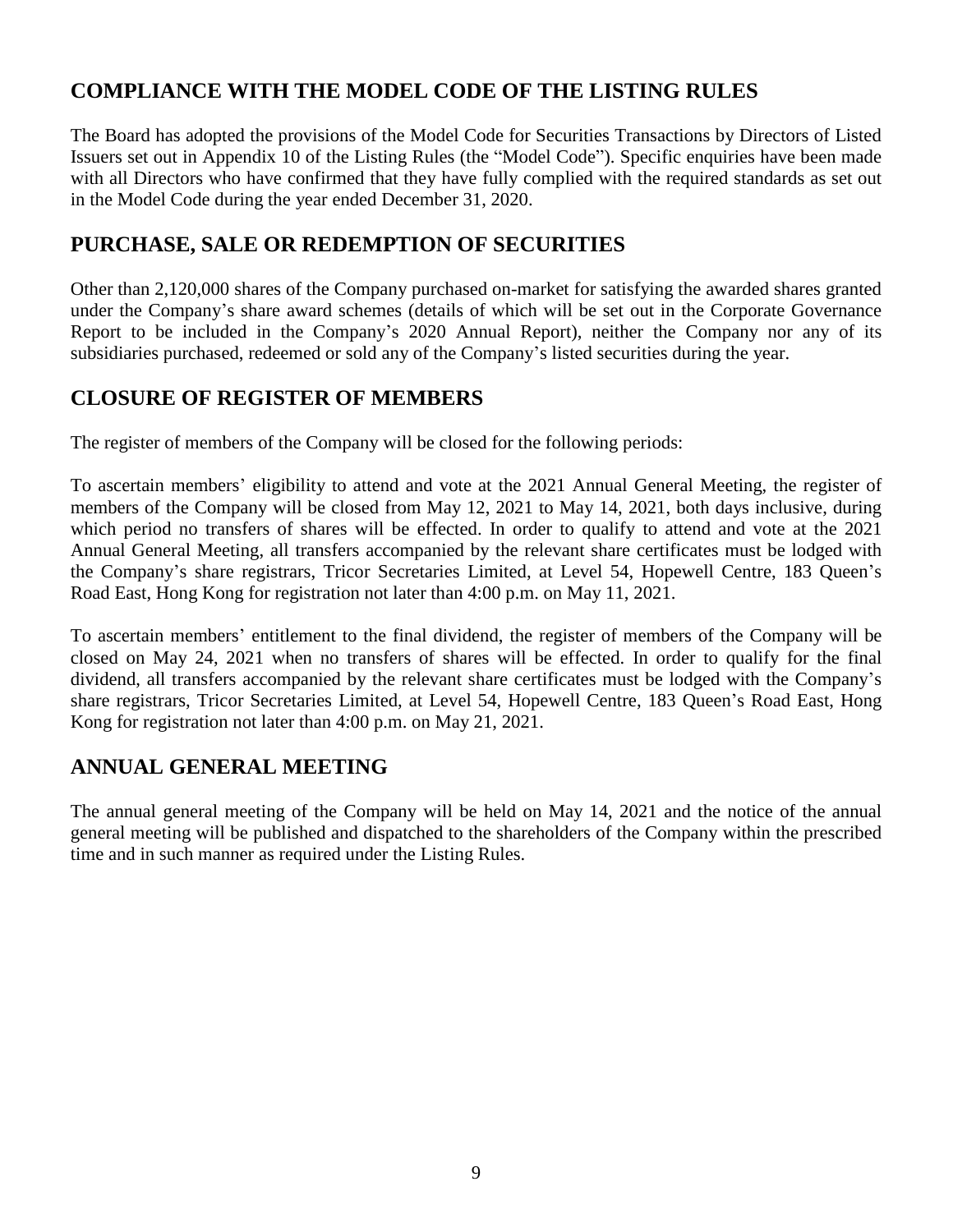## **Outlook**

We are well positioned to continue outperforming the market, with a strong balance sheet and a disciplined fixed and working capital management process. We are positioned to capitalize on the many growth opportunities we have identified in the months and years ahead.

We would like to thank our customers, end users, suppliers, shareholders, Board and entire TTI organization for another outstanding year. Our dedicated, skilled and passionate teams across the globe are enabling us to achieve outstanding results. It is our unrelenting bold vision, customer focus and business momentum that will make 2021 another successful year and position TTI with exciting opportunities in the decade to come.

> By Order of the Board **Horst Julius Pudwill** Chairman

#### Hong Kong, March 3, 2021

*As at the date of this announcement, the Board comprises five Group Executive Directors, namely Mr. Horst Julius Pudwill (Chairman), Mr. Stephan Horst Pudwill (Vice Chairman), Mr. Joseph Galli Jr. (Chief Executive Officer), Mr. Patrick Kin Wah Chan and Mr. Frank Chi Chung Chan, two Non-executive Directors, namely, Prof. Roy Chi Ping Chung GBS BBS JP and Mr. Camille Jojo and five Independent Non-executive Directors, namely, Mr. Christopher Patrick Langley OBE, Mr. Peter David Sullivan, Mr. Vincent Ting Kau Cheung, Mr. Johannes-Gerhard Hesse and Mr. Robert Hinman Getz.*

*This results announcement is published on the website of the Company (www.ttigroup.com) and the HKExnews (www.hkexnews.hk).*

*All trademarks and trade names listed other than AEG and RYOBI are owned by the Group.*

*AEG is a registered trademark of AB Electrolux (publ.), and is used under license.*

*RYOBI is a registered trademark of Ryobi Limited, and is used under license.*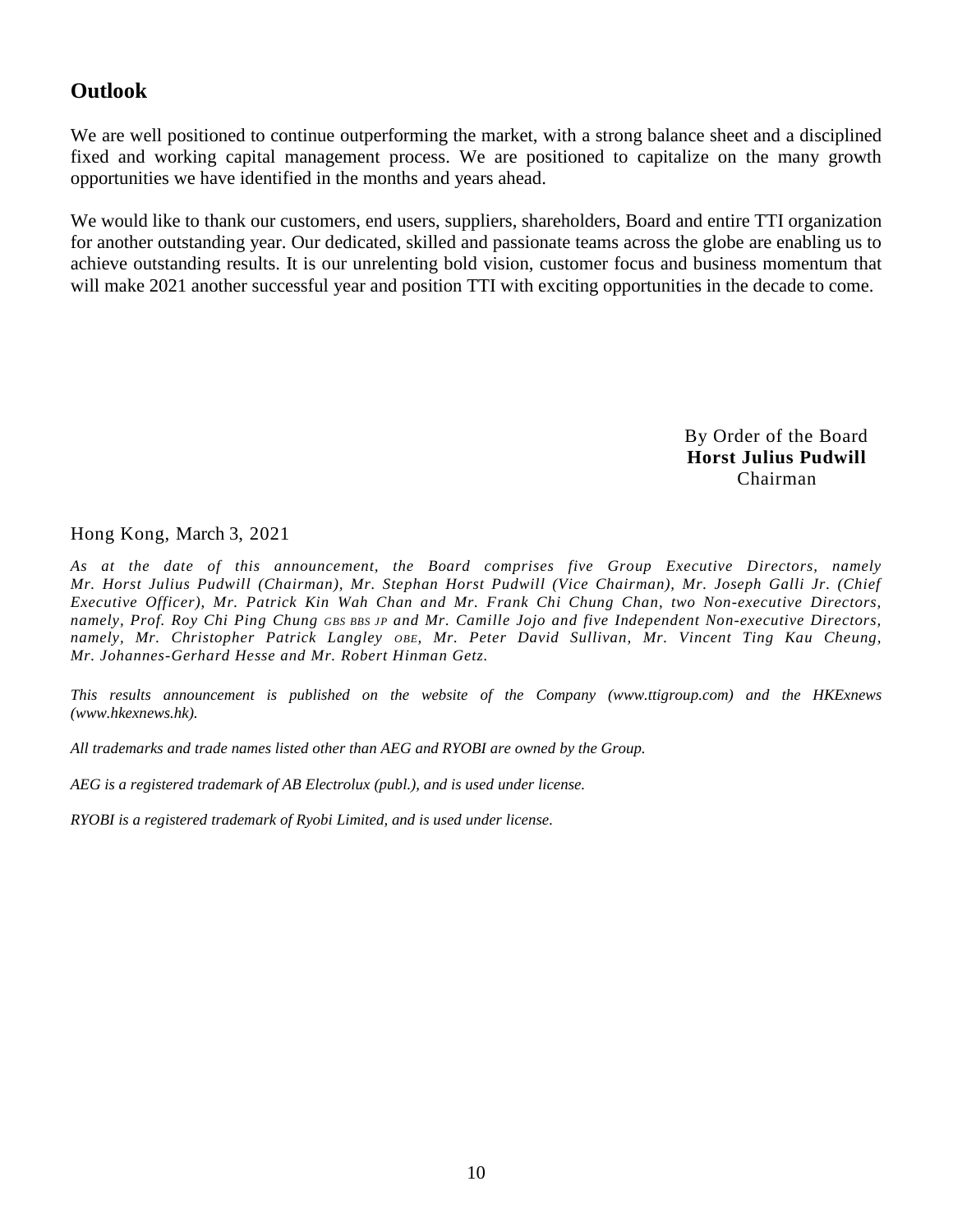# **RESULTS SUMMARY**

# **CONSOLIDATED STATEMENT OF PROFIT OR LOSS AND OTHER COMPREHENSIVE INCOME**

*For the year ended December 31, 2020*

|                                                                     | <b>Notes</b>   | 2020            | 2019            |
|---------------------------------------------------------------------|----------------|-----------------|-----------------|
|                                                                     |                | <b>US\$'000</b> | <b>US\$'000</b> |
| Revenue                                                             | $\overline{2}$ | 9,811,941       | 7,666,721       |
| Cost of sales                                                       |                | (6,058,859)     | (4,774,065)     |
| Gross profit                                                        |                | 3,753,082       | 2,892,656       |
| Other income                                                        | $\mathfrak{Z}$ | 11,164          | 10,542          |
| Interest income                                                     |                | 36,787          | 40,215          |
| Selling, distribution and advertising expenses                      |                | (1,573,048)     | (1, 195, 138)   |
| Administrative expenses                                             |                | (1,006,327)     | (804,989)       |
| Research and development costs                                      |                | (316, 614)      | (229,796)       |
| Finance costs                                                       | $\overline{4}$ | (44, 222)       | (52, 323)       |
|                                                                     |                |                 |                 |
| Profit before share of results of associates and taxation           |                | 860,822         | 661,167         |
| Share of results of associates                                      |                | 432             | 119             |
| Profit before taxation                                              |                | 861,254         | 661,286         |
| Taxation charge                                                     | 5              | (60, 258)       | (46,290)        |
| Profit for the year                                                 | 6              | 800,996         | 614,996         |
| Other comprehensive (loss) income:                                  |                |                 |                 |
| Items that will not be reclassified subsequently to profit or loss, |                |                 |                 |
| net of related income tax:                                          |                |                 |                 |
| Remeasurement of defined benefit obligations                        |                | (6,718)         | (8,361)         |
| Items that may be reclassified subsequently to profit or loss,      |                |                 |                 |
| net of related income tax:                                          |                |                 |                 |
| Fair value loss on foreign currency forward contracts               |                |                 |                 |
| and cross-currency interest rate swaps in hedge accounting          |                | (90, 897)       | (10, 856)       |
| Exchange differences on translation of foreign operations           |                | 63,537          | (8,071)         |
|                                                                     |                |                 |                 |
| Other comprehensive loss for the year                               |                | (34,078)        | (27, 288)       |
| Total comprehensive income for the year                             |                | 766,918         | 587,708         |
|                                                                     |                |                 |                 |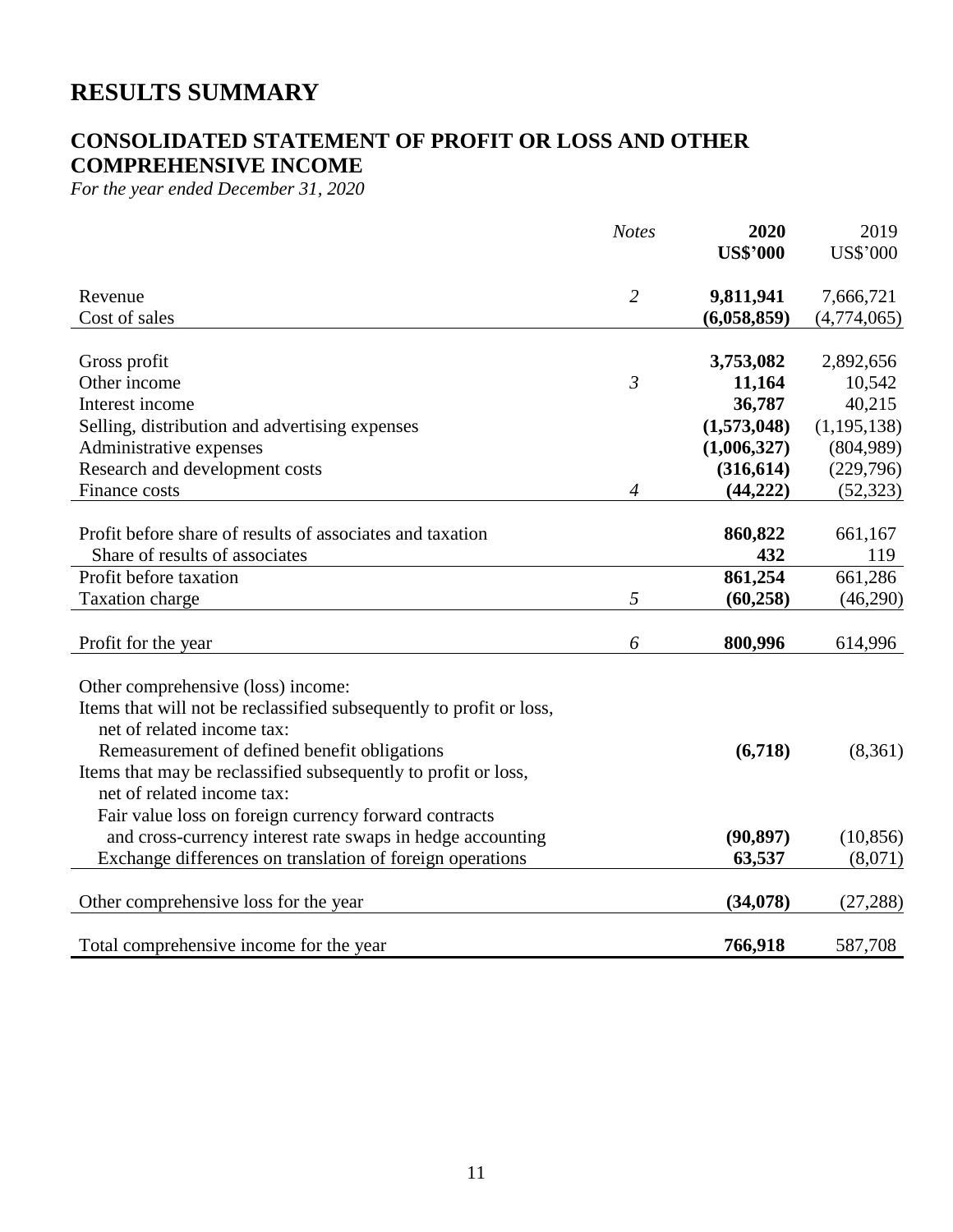|                                             | <b>Notes</b> | 2020            | 2019     |
|---------------------------------------------|--------------|-----------------|----------|
|                                             |              | <b>US\$'000</b> | US\$'000 |
| Profit for the year attributable to:        |              |                 |          |
| Owners of the Company                       |              | 800,760         | 614,900  |
| Non-controlling interests                   |              | 236             | 96       |
|                                             |              |                 |          |
|                                             |              | 800,996         | 614,996  |
|                                             |              |                 |          |
| Total comprehensive income attributable to: |              |                 |          |
| Owners of the Company                       |              | 766,682         | 587,612  |
| Non-controlling interests                   |              | 236             | 96       |
|                                             |              |                 |          |
|                                             |              | 766,918         | 587,708  |
|                                             |              |                 |          |
| Earnings per share (US cents)               | 7            |                 |          |
| <b>Basic</b>                                |              | 43.80           | 33.67    |
| Diluted                                     |              | 43.63           | 33.55    |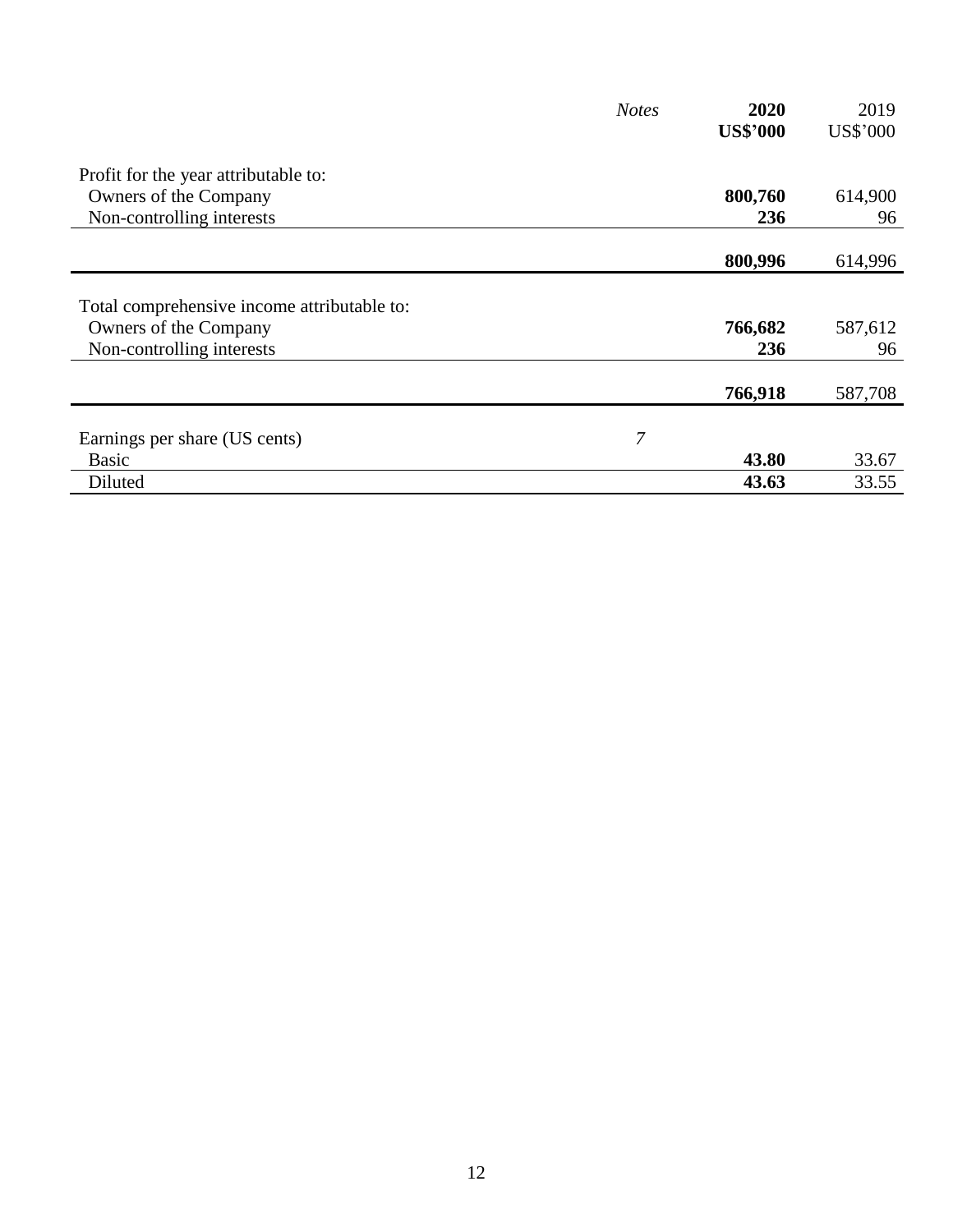# **CONSOLIDATED STATEMENT OF FINANCIAL POSITION**

*As at December 31, 2020*

|                                                       | <b>Notes</b> | 2020            | 2019            |
|-------------------------------------------------------|--------------|-----------------|-----------------|
|                                                       |              | <b>US\$'000</b> | <b>US\$'000</b> |
| <b>Non-current assets</b>                             |              |                 |                 |
| Property, plant and equipment                         | 8 & 12       | 1,332,960       | 1,086,559       |
| Right of use assets                                   |              | 383,718         | 247,144         |
| Goodwill                                              |              | 578,461         | 580,866         |
| Intangible assets                                     |              | 663,674         | 666,705         |
| Interests in associates                               |              | 2,021           | 3,243           |
| Financial assets at fair value through profit or loss |              | 6,535           | 5,796           |
| Derivative financial instruments                      |              | 8,494           | 8,929           |
| Deferred tax assets                                   |              | 74,501          | 74,947          |
|                                                       |              |                 |                 |
|                                                       |              | 3,050,364       | 2,674,189       |
| <b>Current assets</b>                                 |              |                 |                 |
| Inventories                                           |              | 3,223,748       | 2,112,931       |
| Right to returned goods asset                         |              | 9,266           | 15,342          |
| Trade and other receivables                           | 9            | 1,367,286       | 1,228,573       |
| Deposits and prepayments                              |              | 139,677         | 169,076         |
| <b>Bills</b> receivable                               |              | 7,660           | 6,076           |
| Tax recoverable                                       |              | 27,181          | 23,887          |
| Trade receivables from associates                     |              | 4,240           | 6,494           |
| Derivative financial instruments                      |              | 9,341           | 25,065          |
| Financial assets at fair value through profit or loss |              | 17,763          | 24,597          |
| Bank balances, deposits and cash                      |              | 1,533,876       | 1,411,821       |
|                                                       |              |                 |                 |
|                                                       |              | 6,340,038       | 5,023,862       |
| <b>Current liabilities</b>                            |              |                 |                 |
| Trade and other payables                              | 10           | 3,247,808       | 2,177,417       |
| Bills payable                                         |              | 61,791          | 46,170          |
| Warranty provision                                    |              | 156,671         | 115,210         |
| Tax payable                                           |              | 32,336          | 19,596          |
| Derivative financial instruments                      |              | 96,135          | 17,493          |
| Lease liabilities                                     |              | 73,331          | 63,878          |
| Discounted bills with recourse                        |              | 1,436           | 9,089           |
| Unsecured borrowings - due within one year            |              | 385,214         | 732,380         |
| Refund liabilities from right of return               |              | 26,713          | 36,474          |
|                                                       |              |                 |                 |
|                                                       |              | 4,081,435       | 3,217,707       |
|                                                       |              |                 |                 |
| Net current assets                                    |              | 2,258,603       | 1,806,155       |
|                                                       |              |                 |                 |
| Total assets less current liabilities                 |              | 5,308,967       | 4,480,344       |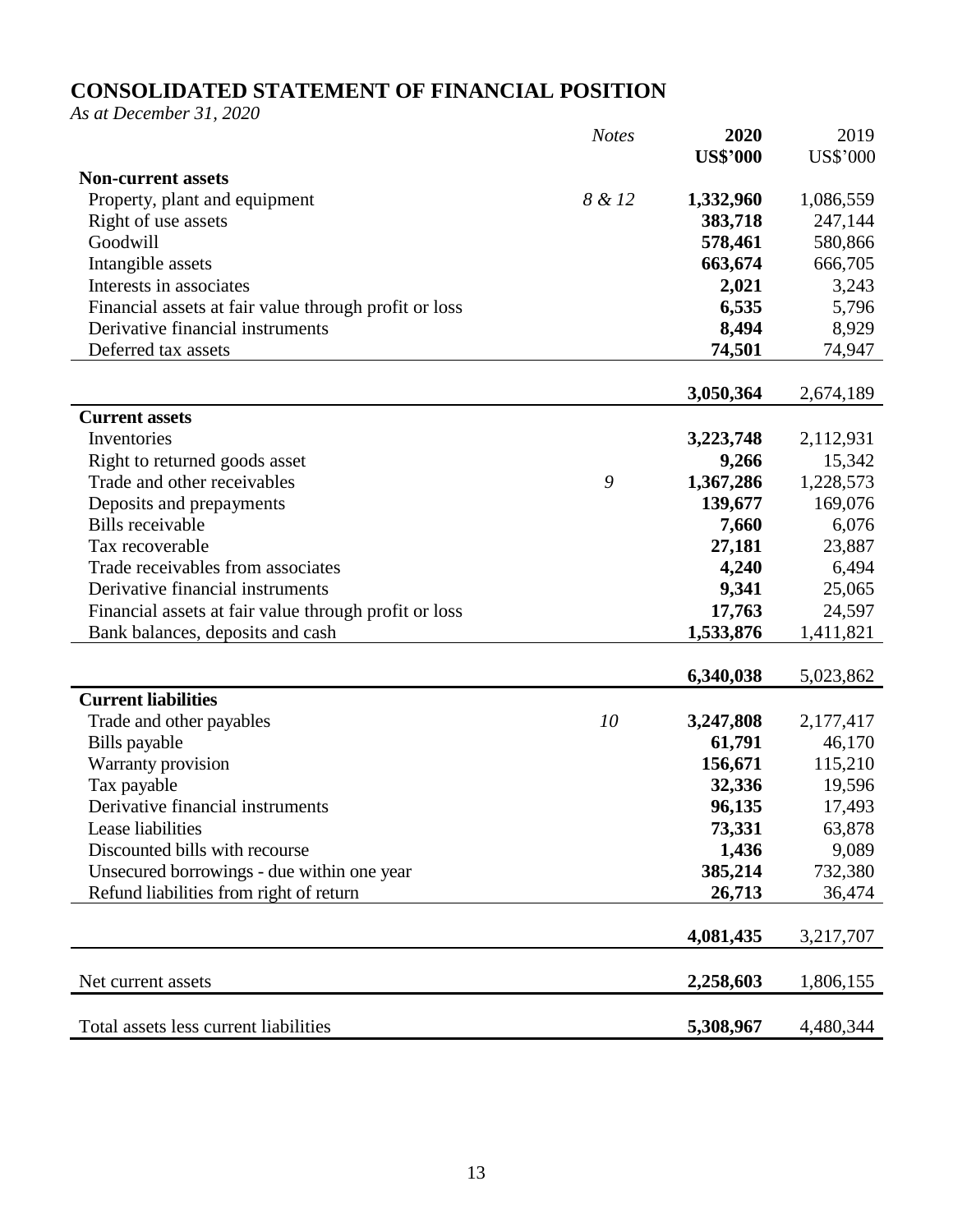|                                              | <b>Notes</b> | 2020            | 2019      |
|----------------------------------------------|--------------|-----------------|-----------|
|                                              |              | <b>US\$'000</b> | US\$'000  |
| <b>Capital and Reserves</b>                  |              |                 |           |
| Share capital                                | 11           | 673,141         | 662,379   |
| Reserves                                     |              | 3,229,864       | 2,732,266 |
| Equity attributable to Owners of the Company |              | 3,903,005       | 3,394,645 |
| Non-controlling interests                    |              | (98)            | (334)     |
|                                              |              |                 |           |
| Total equity                                 |              | 3,902,907       | 3,394,311 |
| <b>Non-current Liabilities</b>               |              |                 |           |
| Lease liabilities                            |              | 301,076         | 174,490   |
| Unsecured borrowings - due after one year    |              | 940,220         | 754,628   |
| Retirement benefit obligations               |              | 92,318          | 107,967   |
| Other payables                               | 10           | 58,524          | 35,494    |
| Deferred tax liabilities                     |              | 13,922          | 13,454    |
|                                              |              | 1,406,060       | 1,086,033 |
| Total equity and non-current liabilities     |              | 5,308,967       | 4,480,344 |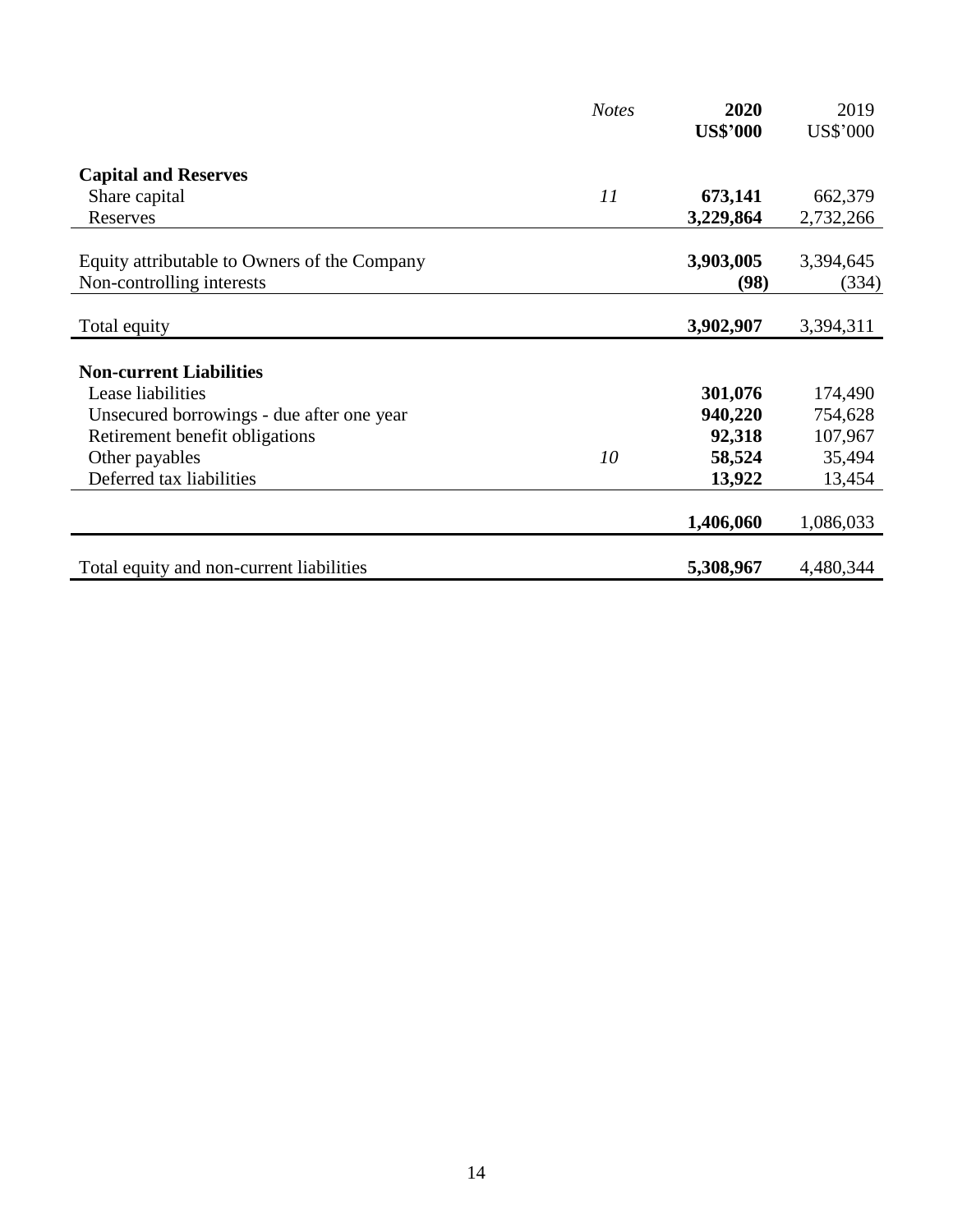# **NOTES TO THE CONSOLIDATED FINANCIAL STATEMENTS**

### **1. Basis of Preparation and Accounting Policies**

The consolidated financial statements have been prepared on the historical cost basis except for certain financial instruments that are measured at fair value, as appropriate.

The consolidated financial statements have been prepared in accordance with Hong Kong Financial Reporting Standards ("HKFRSs").

The financial information relating to the years ended December 31, 2020 and 2019 included in this preliminary announcement of annual results 2020 do not constitute the Company's statutory annual consolidated financial statements for those years but are derived from those financial statements. Further information relating to these statutory financial statements required to be disclosed in accordance with section 436 of the Companies Ordinance (Cap. 622) is as follows:

- The Company has delivered the financial statements for the year ended December 31, 2019 to the Registrar of Companies as required by section 662(3) of, and Part 3 of Schedule 6 to, the Companies Ordinance (Cap. 622) and will deliver the financial statements for the year ended December 31, 2020 in due course.
- The Company's auditor has reported on the financial statements of the Group for both years. The auditor's reports were unqualified; did not include a reference to any matters to which the auditor drew attention by way of emphasis without qualifying its reports; and did not contain a statement under sections 406(2), 407(2) or (3) of the Companies Ordinance (Cap. 622).

### **Application of Amendments to Hong Kong Financial Reporting Standards ("HKFRSs")**

### **Amendments to HKFRSs that are mandatorily effective for the current year**

In the current year, the Group has applied the *Amendments to References to the Conceptual Framework in HKFRS Standards* and the following amendments to HKFRSs issued by the Hong Kong Institute of Certified Public Accountants ("HKICPA") for the first time, which are mandatorily effective for the annual period beginning on or after January 1, 2020 for the preparation of the consolidated financial statements:

Amendments to HKAS 1 and HKAS 8 Definition of Material<br>Amendments to HKFRS 3 Definition of a Business Amendments to HKFRS 3<br>Amendments to HKFRS 9. HKAS 39 and HKFRS 7 Therest Rate Benchmark Reform Amendments to HKFRS 9, HKAS 39 and HKFRS 7

Except as described below, the application of the *Amendments to References to the Conceptual Framework in HKFRS Standards* and the amendments to HKFRSs in the current year had no material impact on the Group's financial position and performance for the current and prior years and/or on the disclosures set out in these consolidated financial statements.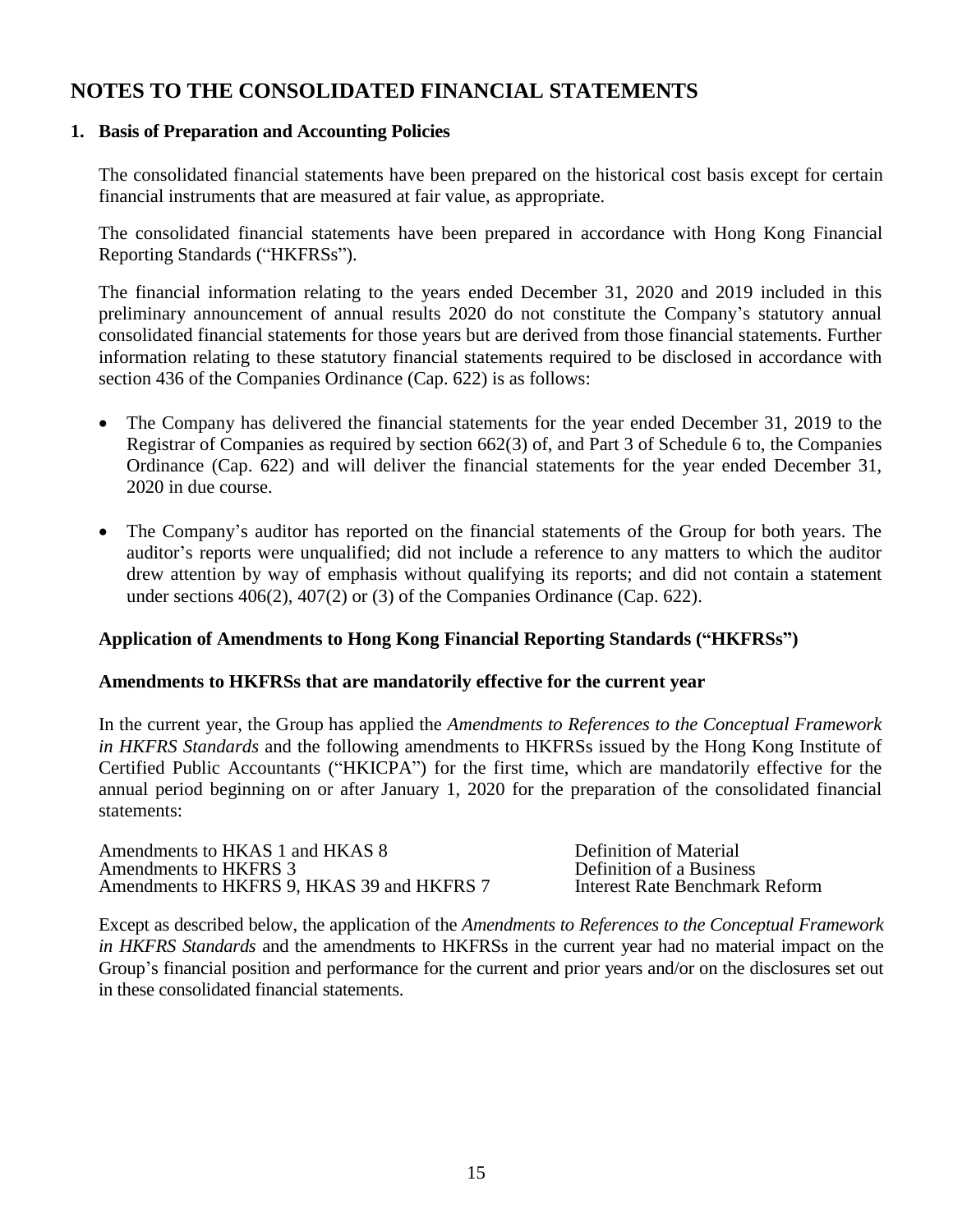### *Impact on application of Amendments to HKAS 1 and HKAS 8 Definition of Material*

The Group has applied the Amendments to HKAS 1 and HKAS 8 for the first time in the current year. The amendments provide a new definition of material that states "information is material if omitting, misstating or obscuring it could reasonably be expected to influence decisions that the primary users of general purpose financial statements make on the basis of those financial statements, which provide financial information about a specific reporting entity." The amendments also clarify that materiality depends on the nature or magnitude of information, either individually or in combination with other information, in the context of the financial statements taken as a whole.

The application of the amendments in the current year had no impact on the consolidated financial statements.

### *Impacts on application of Amendments to HKFRS 9, HKAS 39 and HKFRS 7 Interest Rate Benchmark Reform*

The Group has applied the amendments for the first time in the current year. The amendments modify specific hedge accounting requirements to allow hedge accounting to continue for affected hedges during the period of uncertainty before the hedged items or hedging instruments affected by the current interest rate benchmarks are amended as a result of the on-going interest rate benchmark reform. The amendments are relevant to the Group given that it applies hedge accounting to its benchmark interest rate exposures.

The amendments also introduce new disclosure requirements to IFRS 7 for hedging relationships that are subject to the exceptions introduced by the amendments to IFRS 9.

The Group has floating rate debt, linked to London Interbank Offered Rate ("LIBOR"), which it cash flow hedges using cross-currency interest rate swaps. The amendments permit continuation of hedge accounting even though there is uncertainty about the timing and amount of the hedged cash flows due to the interest rate benchmark reforms.

The Group retained the cumulative gain or loss in the cash flow hedge reserve for designated cash flow hedges that are subject to interest rate benchmark reforms even though there is uncertainty arising from the interest rate benchmark reform with respect to the timing and amount of the cash flows of the hedged items. Should the Group consider the hedged future cash flows are no longer expected to occur due to reasons other than interest rate benchmark reform, the cumulative gain or loss will be immediately reclassified to profit or loss.

The application of the amendments has no impact on the Group's consolidated financial statements.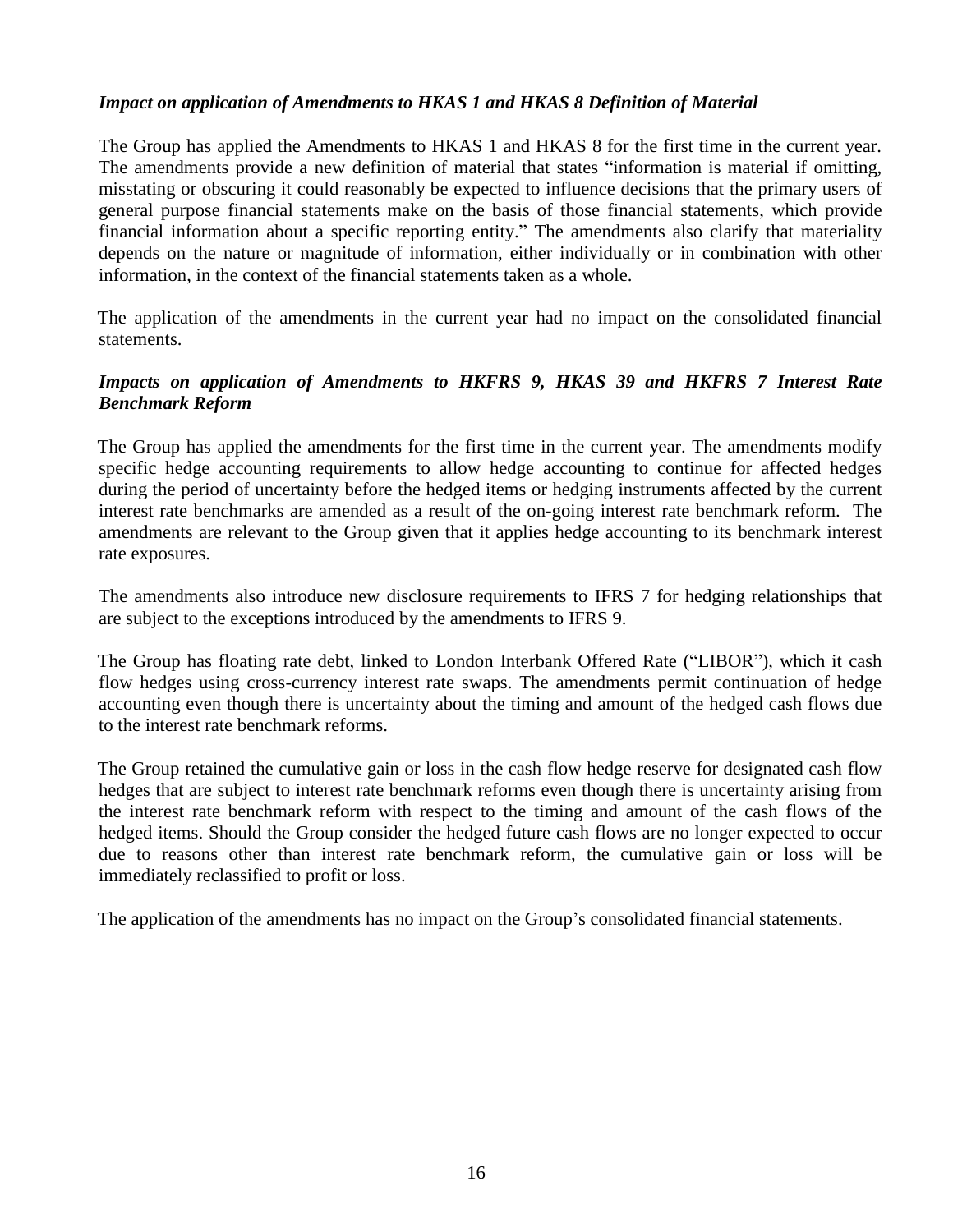### **New and amendments to HKFRSs in issue but not yet effective**

The Group has not early applied the following new and amendments to HKFRSs that have been issued but are not yet effective:

| <b>HKFRS 17</b><br>Amendments to HKFRS 16      | Insurance Contracts and the related Amendments <sup>1</sup><br>Covid-19-Related Rent Concessions <sup>4</sup> |
|------------------------------------------------|---------------------------------------------------------------------------------------------------------------|
| Amendments to HKFRS 3                          | Reference to the Conceptual Framework <sup>2</sup>                                                            |
| Amendments to HKFRS 9,<br>HKAS 39 and HKFRS 7, | Interest Rate Benchmark Reform - Phase 2 <sup>5</sup>                                                         |
| HKFRS 4 and HKFRS 16<br>Amendments to HKFRS 10 | Sale or Contribution of Assets between an Investor and                                                        |
| and HKAS 28<br>Amendments to HKAS 1            | its Associate or Joint Venture <sup>3</sup><br>Classification of Liabilities as Current or Non-current and    |
|                                                | related amendments to Hong Kong Interpretation $5 (2020)^1$                                                   |
| Amendments to HKAS 16                          | Property, Plant and Equipment - Proceeds before Intended Use <sup>2</sup>                                     |
| Amendments to HKAS 37                          | Onerous Contracts - Cost of Fulfilling a Contract <sup>2</sup>                                                |
| Amendments to HKFRSs                           | Annual Improvements to HKFRSs 2018-2020 <sup>2</sup>                                                          |

- <sup>1</sup> Effective for annual periods beginning on or after January 1, 2023.<br><sup>2</sup> Effective for annual periods beginning on or after January 1, 2022.
- <sup>2</sup> Effective for annual periods beginning on or after January 1, 2022.<br>Effective for annual periods beginning on or after a date to be deter-
- Effective for annual periods beginning on or after a date to be determined.
- <sup>4</sup> Effective for annual periods beginning on or after June 1, 2020.
- <sup>5</sup> Effective for annual periods beginning on or after January 1, 2021.

Except for the amendments to HKFRSs mentioned below, the directors of the Company anticipate that the application of all other new and amendments to HKFRSs will have no material impact on the consolidated financial statements in the foreseeable future.

### **Amendments to HKFRS 9, HKAS 39 and HKFRS 7, HKFRS 4 and HKFRS 16 Interest Rate Benchmark Reform - Phase 2**

Amendments to HKFRS 9, HKAS 39, HKFRS 7, HKFRS 4 and HKFRS 16 *Interest Rate Benchmark Reform - Phase 2* relate to the modification of financial assets, financial liabilities and lease liabilities, specific hedge accounting requirements and disclosure requirements applying HKFRS 7 *Financial Instruments: Disclosures* to accompany the amendments regarding modifications and hedge accounting.

• **Modification of financial assets, financial liabilities and lease liabilities.** A practical expedient is introduced for modifications required by the reform (modifications required as a direct consequence of the interest rate benchmark reform and made on an economically equivalent basis). These modifications are accounted for by updating the effective interest rate. All other modifications are accounted for using the current HKFRSs requirements. A similar practical expedient is proposed for lessee accounting applying HKFRS 16;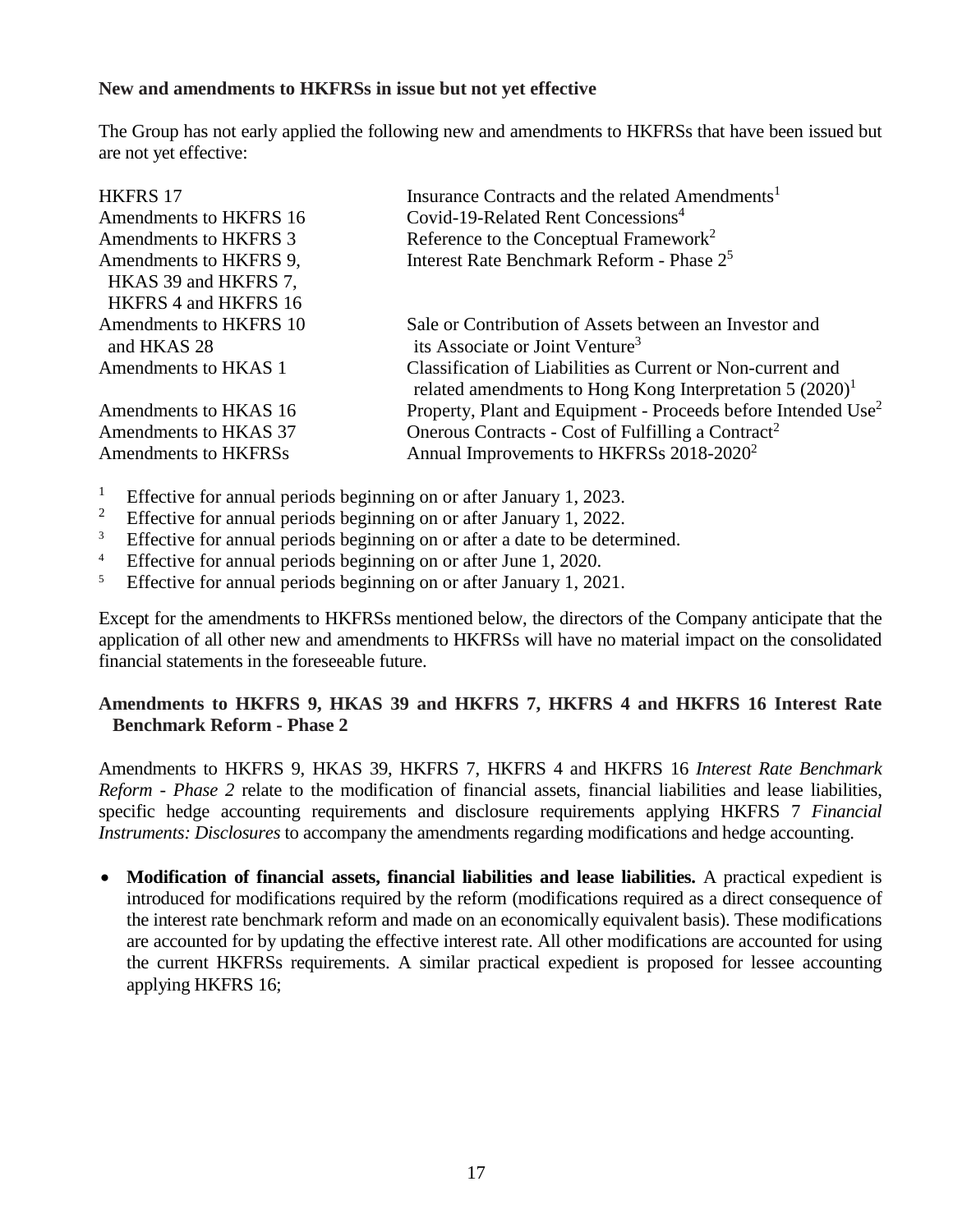- **Hedge accounting requirements.** Under the amendments, hedge accounting is not discontinued solely because of the interest rate benchmark reform. Hedging relationships (and related documentation) are required to be amended to reflect modifications to the hedged item, hedging instrument and hedged risk. Amended hedging relationships should meet all qualifying criteria to apply hedge accounting, including effectiveness requirements; and
- **Disclosures.** The amendments require disclosures in order to allow users to understand the nature and extent of risks arising from the interest rate benchmark reform to which the Group is exposed to and how the entity manages those risks as well as the entity's progress in transitioning from interbank offered rates to alternative benchmark rates, and how the entity is managing this transition.

As at December 31, 2020, the Group had several LIBOR bank loans which will be subject to the interest rate benchmark reform. The Group expects no significant gains or losses should the interest rate benchmark for these loans change and the Group is in the process of assessing the impact of the application which may have a potential impact on the hedge accounting and related disclosures made in the consolidated financial statements of the Group resulting from the reform on application of the amendments.

### **Amendments to HKAS 1** *Classification of Liabilities as Current or Non-current and related amendments to Hong Kong Interpretation 5 (2020)*

The amendments provide clarification and additional guidance on the assessment of right to defer settlement for at least twelve months from reporting date for classification of liabilities as current or noncurrent, which:

- specify that the classification of liabilities as current or non-current should be based on rights that are in existence at the end of the reporting period. Specifically, the amendments clarify that:
	- (i) the classification should not be affected by management intentions or expectations to settle the liability within 12 months; and
	- (ii) if the right is conditional on the compliance with covenants, the right exists if the conditions are met at the end of the reporting period, even if the lender does not test compliance until a later date.
- clarify that if a liability has terms that could, at the option of the counterparty, result in its settlement by the transfer of the entity's own equity instruments, these terms do not affect its classification as current or non-current only if the entity recognizes the option separately as an equity instrument applying HKAS 32 *Financial Instruments: Presentation*.

In addition, Hong Kong Interpretation 5 was revised as a consequence of the Amendments to HKAS 1 to align the corresponding wordings with no change in conclusion.

Based on the Group's outstanding liabilities as at December 31, 2020, the application of the amendments will not result in a reclassification of the Group's liabilities.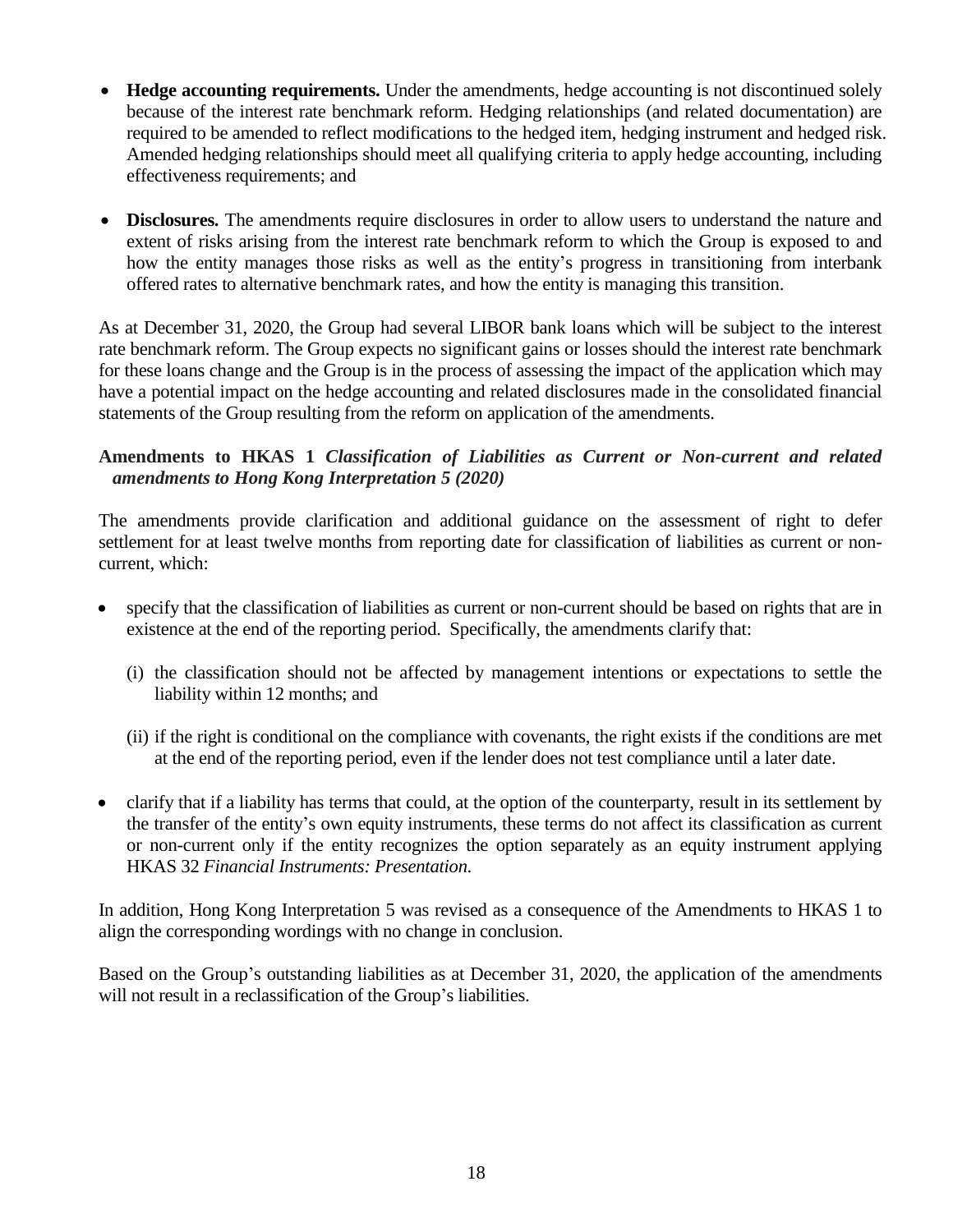#### **2. Segment Information**

Information reported to the executive directors of the Company, being the chief operating decision makers, for the purposes of resources allocation and assessment of segment performance focuses on the types of goods sold.

The principal categories of goods supplied are "Power Equipment" and "Floorcare". The Group's operating segments under HKFRS 8 are as follows:

- 1. Power Equipment sales of power tools, power tool accessories, outdoor products, and outdoor product accessories for consumer, trade, professional and industrial users. The products are available under the MILWAUKEE, EMPIRE, AEG, RYOBI, HOMELITE and HART brands plus original equipment manufacturer ("OEM") customers.
- 2. Floorcare sales of floorcare products and floorcare accessories under the HOOVER, DIRT DEVIL, VAX and ORECK brands plus OEM customers.

Information regarding the above segments is reported below.

#### **Segment revenue and results**

The following is an analysis of the Group's revenue and results by reportable and operating segments:

#### **For the year ended December 31, 2020**

|                        | <b>Power</b><br>Equipment<br><b>US\$'000</b> | <b>Floorcare</b><br><b>US\$'000</b> | <b>Eliminations</b><br><b>US\$'000</b> | <b>Consolidated</b><br><b>US\$'000</b> |
|------------------------|----------------------------------------------|-------------------------------------|----------------------------------------|----------------------------------------|
| <b>Segment revenue</b> |                                              |                                     |                                        |                                        |
| External sales         | 8,729,841                                    | 1,082,100                           | $\blacksquare$                         | 9,811,941                              |
| Inter-segment sales    |                                              | 4,018                               | (4,018)                                |                                        |
| Total segment revenue  | 8,729,841                                    | 1,086,118                           | (4,018)                                | 9,811,941                              |

Inter-segment sales are charged at prevailing market rates.

| <b>Result</b>     |         |        |                |           |
|-------------------|---------|--------|----------------|-----------|
| Segment results   | 843,831 | 24,622 | $\blacksquare$ | 868,453   |
| Interest income   |         |        |                | 36,787    |
| Finance costs     |         |        |                | (44, 222) |
| Profit before tax |         |        |                | 861,018   |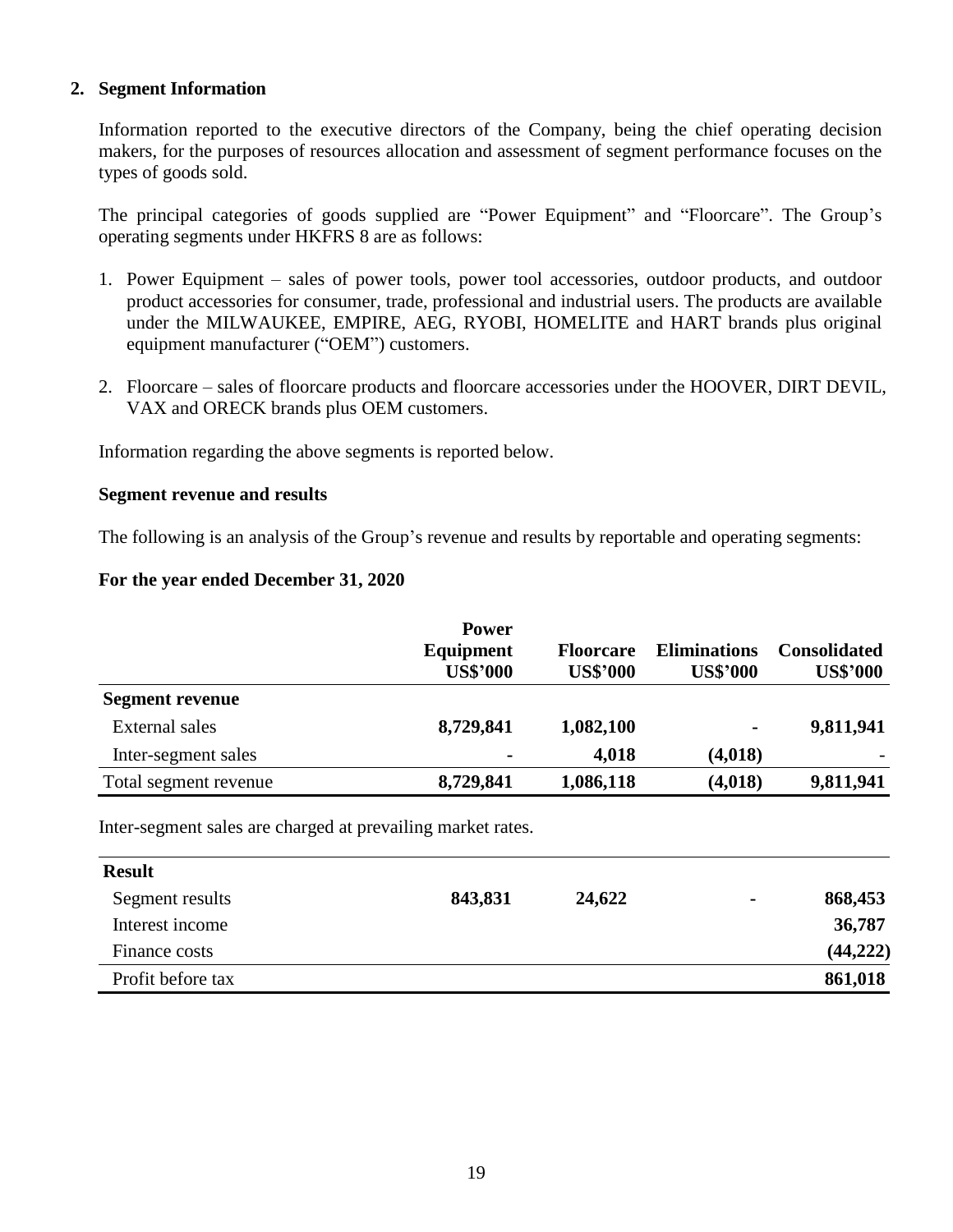#### For the year ended December 31, 2019

|                        | Power           |                  |              |              |
|------------------------|-----------------|------------------|--------------|--------------|
|                        | Equipment       | <b>Floorcare</b> | Eliminations | Consolidated |
|                        | <b>US\$'000</b> | US\$'000         | US\$'000     | US\$'000     |
| <b>Segment revenue</b> |                 |                  |              |              |
| External sales         | 6,791,514       | 875,207          |              | 7,666,721    |
| Inter-segment sales    |                 | 205              | (205)        |              |
| Total segment revenue  | 6,791,514       | 875,412          | (205)        | 7,666,721    |
|                        |                 |                  |              |              |

Inter-segment sales are charged at prevailing market rates.

| <b>Result</b>     |         |        |                          |           |
|-------------------|---------|--------|--------------------------|-----------|
| Segment results   | 662,954 | 10,344 | $\overline{\phantom{a}}$ | 673,298   |
| Interest income   |         |        |                          | 40,215    |
| Finance costs     |         |        |                          | (52, 323) |
| Profit before tax |         |        |                          | 661,190   |

Segment results represent the profit earned by each segment without the allocation of interest income and finance costs. This is the measure reported to the executive directors of the Company for the purpose of resources allocation and performance assessment.

### **Revenue from major products**

The following is an analysis of the Group's disaggregated revenue from its major products:

|                 | 2020            | 2019      |
|-----------------|-----------------|-----------|
|                 | <b>US\$'000</b> | US\$'000  |
| Power Equipment | 8,729,841       | 6,791,514 |
| Floorcare       | 1,082,100       | 875,207   |
| Total           | 9,811,941       | 7,666,721 |

Revenue from sales of goods is recognized at a point in time. Commission and royalty income is recognized over time.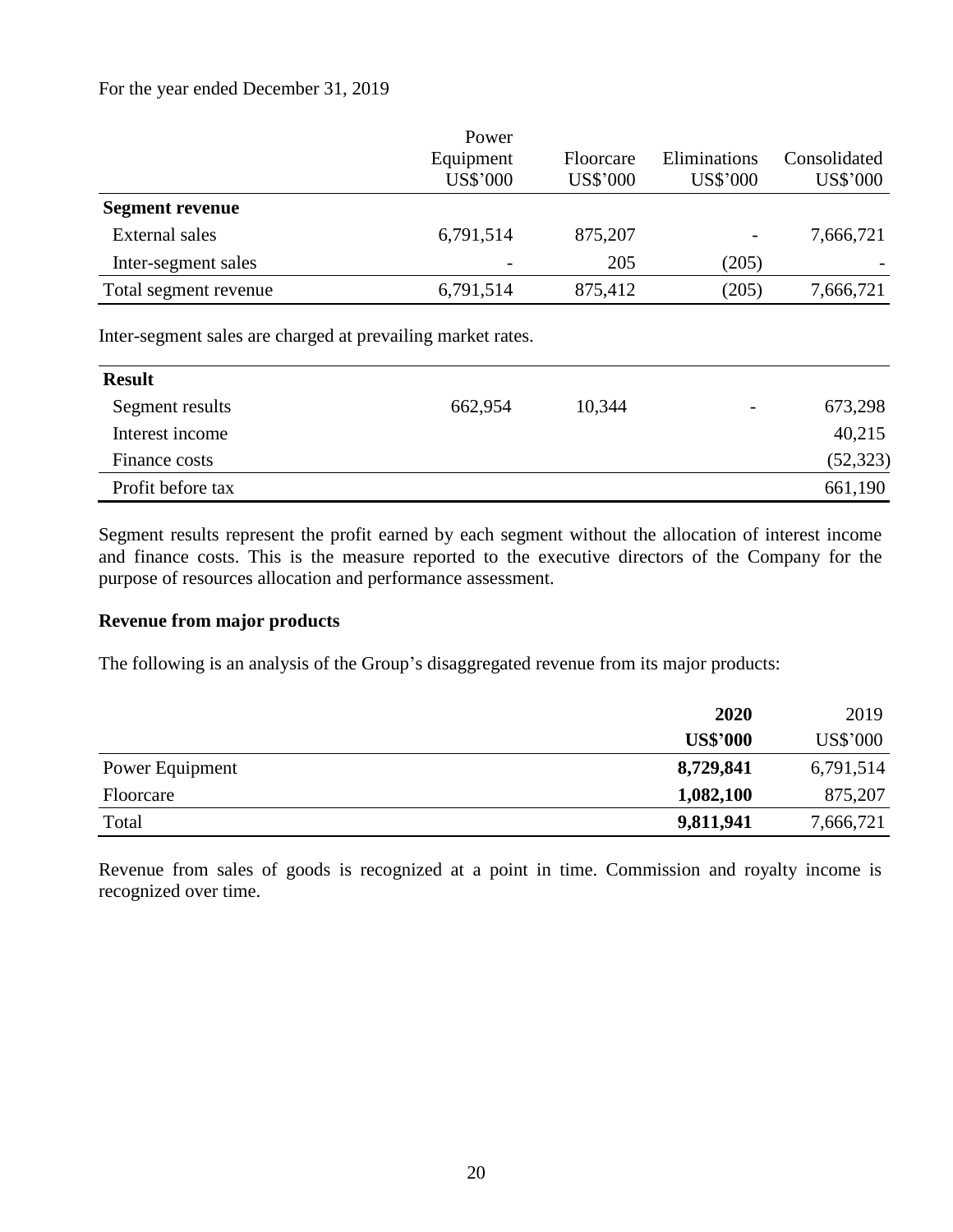### **Geographical information**

The Group's revenue from external customers by geographical location, determined based on the location of the customer by geographical location are detailed below:

|                 | 2020            | 2019      |
|-----------------|-----------------|-----------|
|                 | <b>US\$'000</b> | US\$'000  |
| North America   | 7,650,370       | 5,909,781 |
| Europe          | 1,382,707       | 1,160,614 |
| Other countries | 778,864         | 596,326   |
| Total           | 9,811,941       | 7,666,721 |

#### **Information about major customer**

During the years ended December 31, 2020 and 2019, the Group's largest customer contributed total revenue of US\$4,793,600,000 (2019: US\$3,586,339,000), of which US\$4,742,534,000 (2019: US\$3,530,735,000) was under the Power Equipment segment and US\$51,066,000 (2019: US\$55,604,000) was under the Floorcare segment. There is no other customer contributing more than 10% of total revenue.

#### **3. Other Income**

Other income in both 2020 and 2019 mainly comprises of the sale of scrap materials and claims and reimbursements from customers and vendors.

### **4. Finance Costs**

|                                          | 2020<br><b>US\$'000</b> | 2019<br><b>US\$'000</b> |
|------------------------------------------|-------------------------|-------------------------|
| Interest on:                             |                         |                         |
| <b>Bank borrowings</b>                   | 36,648                  | 45,620                  |
| Lease liabilities                        | 7,574                   | 6,703                   |
|                                          | 44,222                  | 52,323                  |
| <b>5. Taxation Charge</b>                |                         |                         |
|                                          | 2020                    | 2019                    |
|                                          | <b>US\$'000</b>         | <b>US\$'000</b>         |
| The total tax credit (charge) comprises: |                         |                         |
| Hong Kong Profits Tax                    | 735                     | (713)                   |
| Overseas tax                             | (60, 538)               | (32, 603)               |
| Deferred tax                             | (455)                   | (12, 974)               |
|                                          | (60, 258)               | (46,290)                |

Hong Kong Profits Tax is calculated at 16.5% of the estimated assessable profit for both years.

Taxation arising in other jurisdictions is calculated at the rates prevailing in the relevant jurisdictions.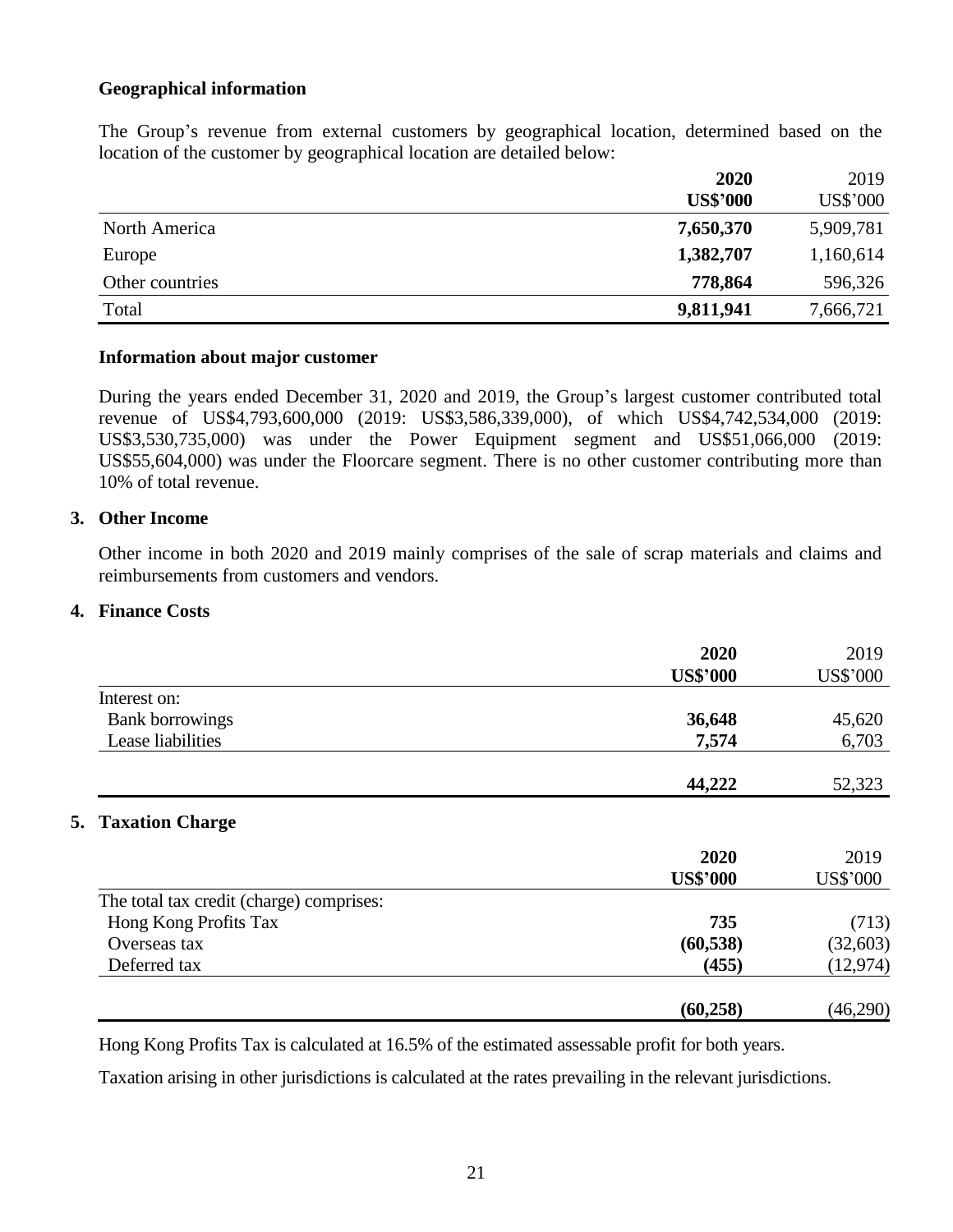### **6. Profit for the Year**

|                                                         | 2020            | 2019      |
|---------------------------------------------------------|-----------------|-----------|
|                                                         | <b>US\$'000</b> | US\$'000  |
| Profit for the year has been arrived at after charging: |                 |           |
| Amortization of intangible assets                       | 112,416         | 109,037   |
| Depreciation on property, plant and equipment           | 165,893         | 144,663   |
| Staff costs                                             | 1,376,131       | 1,162,702 |

Staff costs disclosed above do not include an amount of US\$207,699,000 (2019: US\$174,477,000) of staff costs incurred relating to research and development activities.

### **7. Earnings per Share**

The calculation of the basic and diluted earnings per share attributable to Owners of the Company is based on the following data:

|                                                                    | 2020            | 2019            |
|--------------------------------------------------------------------|-----------------|-----------------|
|                                                                    | <b>US\$'000</b> | <b>US\$'000</b> |
|                                                                    |                 |                 |
| Earnings for the purposes of basic and diluted earnings per share: |                 |                 |
| Profit for the year attributable to Owners of the Company          | 800,760         | 614,900         |
|                                                                    |                 |                 |
| Weighted average number of ordinary shares for the purpose of      |                 |                 |
| basic earnings per share                                           | 1,828,388,789   | 1,826,362,982   |
| Effect of dilutive potential ordinary shares:                      |                 |                 |
| Share options                                                      | 4,816,658       | 5,004,102       |
| Share award                                                        | 1,980,218       | 1,155,989       |
|                                                                    |                 |                 |
| Weighted average number of ordinary shares for the purpose of      |                 |                 |
| diluted earnings per share                                         | 1,835,185,665   | 1,832,523,073   |
|                                                                    |                 |                 |

### **8. Additions of Property, Plant and Equipment**

During the year, the Group spent approximately US\$459 million (2019: US\$457 million) on the acquisition of property, plant and equipment.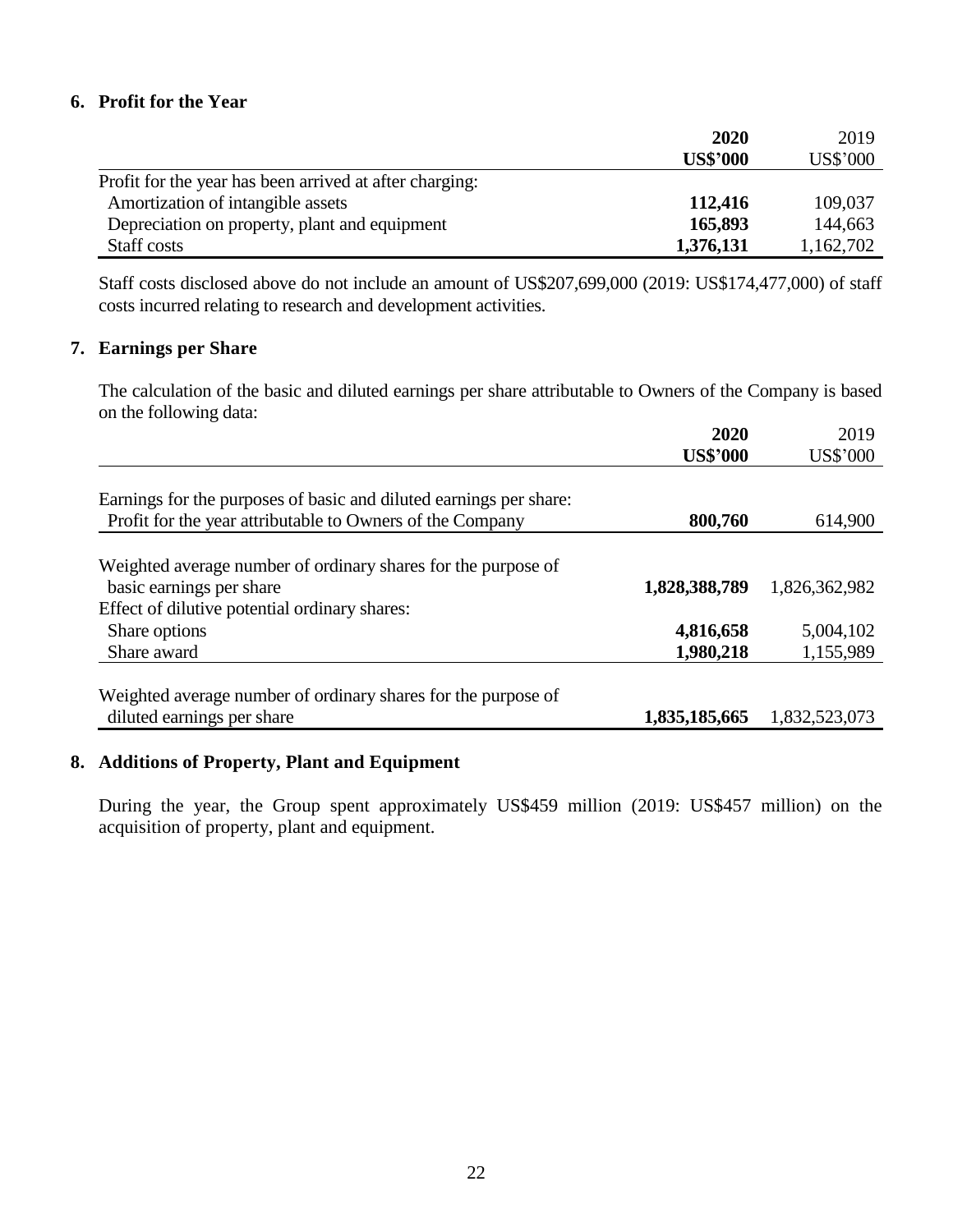### **9. Trade and Other Receivables**

The Group had a policy of allowing credit periods ranging mainly from 30 days to 120 days. The ageing analysis of trade receivables, net of allowances for credit losses, presented on the basis of the revenue recognition date, which is usually the invoice date, at the end of the reporting period is as follows:

|                         | 2020            | 2019            |
|-------------------------|-----------------|-----------------|
|                         | <b>US\$'000</b> | <b>US\$'000</b> |
|                         |                 |                 |
| $0$ to 60 days          | 1,016,581       | 966,306         |
| 61 to 120 days          | 232,640         | 137,389         |
| 121 days or above       | 57,835          | 57,406          |
| Total trade receivables | 1,307,056       | 1,161,101       |
| Other receivables       | 60,230          | 67,472          |
|                         |                 |                 |
|                         | 1,367,286       | 1,228,573       |

### **10. Trade and Other Payables**

The ageing analysis of trade payables presented based on the invoice date at the end of the reporting period is as follows:

|                                       | 2020            | 2019      |
|---------------------------------------|-----------------|-----------|
|                                       | <b>US\$'000</b> | US\$'000  |
|                                       |                 |           |
| $0$ to 60 days                        | 1,315,379       | 908,313   |
| $61$ to 120 days                      | 389,775         | 217,144   |
| 121 days or above                     | 17,988          | 5,829     |
|                                       |                 |           |
| Total trade payables                  | 1,723,142       | 1,131,286 |
| Other payables                        | 1,583,190       | 1,081,625 |
| Total trade and other payables        | 3,306,332       | 2,212,911 |
| Non-current portion of other payables | (58, 524)       | (35, 494) |
|                                       | 3,247,808       | 2,177,417 |

The credit period on the purchase of goods ranges from 30 days to 120 days (2019: 30 days to 120 days). The Group has financial risk management policies in place to ensure that all payables are settled within the credit time frame.